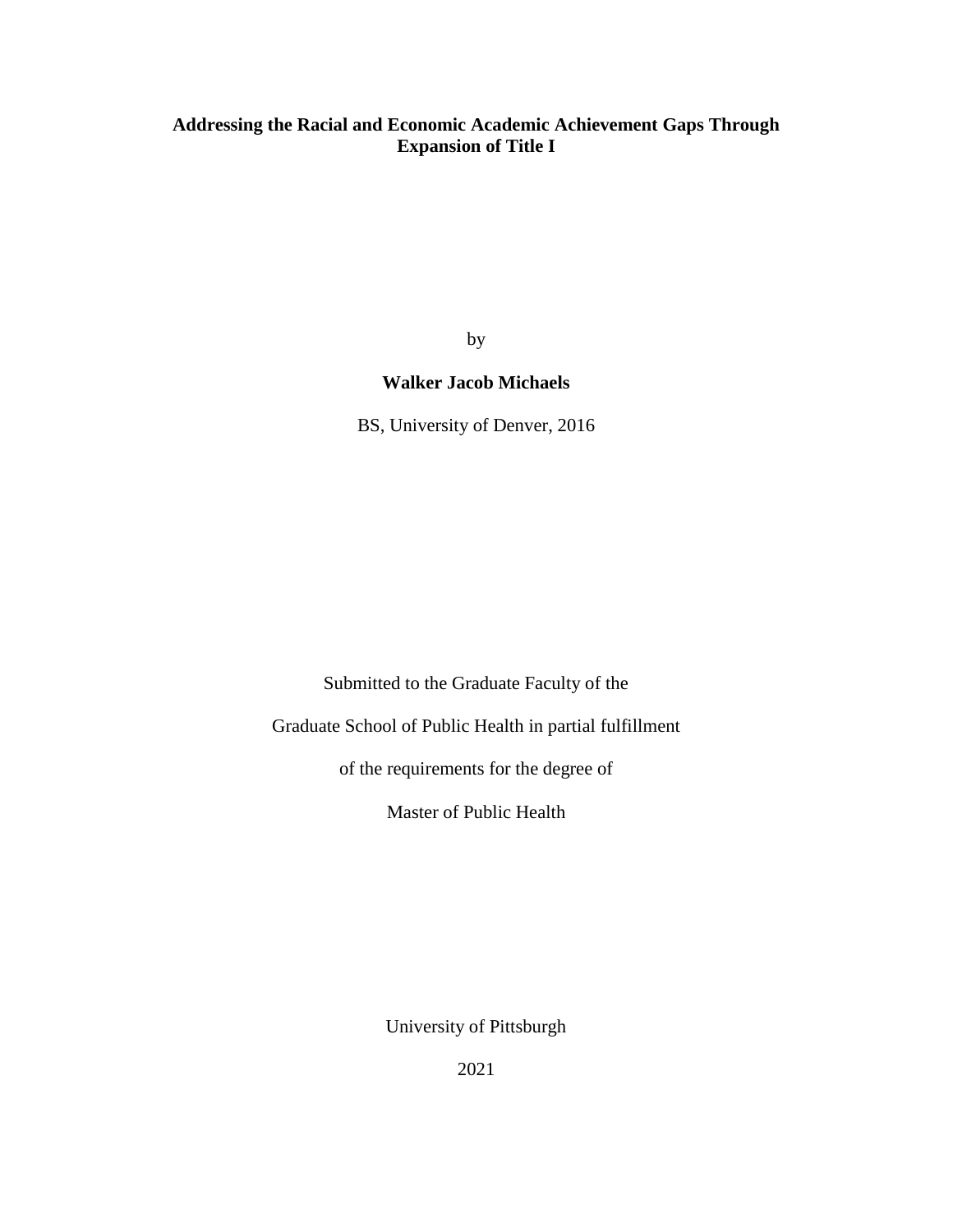#### UNIVERSITY OF PITTSBURGH

## GRADUATE SCHOOL OF PUBLIC HEALTH

This essay is submitted

by

#### **Walker Jacob Michaels**

on

*April 30, 2021*

and approved by

**Essay Advisor:** Dr. David N. Finegold, MD. Director, Multidisciplinary Master of Public Health, Graduate School of Public Health, University of Pittsburgh

**Reader:** Dr. Thistle I. Elias, Dr.PH, MPA, Assistant Professor, Behavioral and Community Health Sciences, Graduate School of Public Health, University of Pittsburgh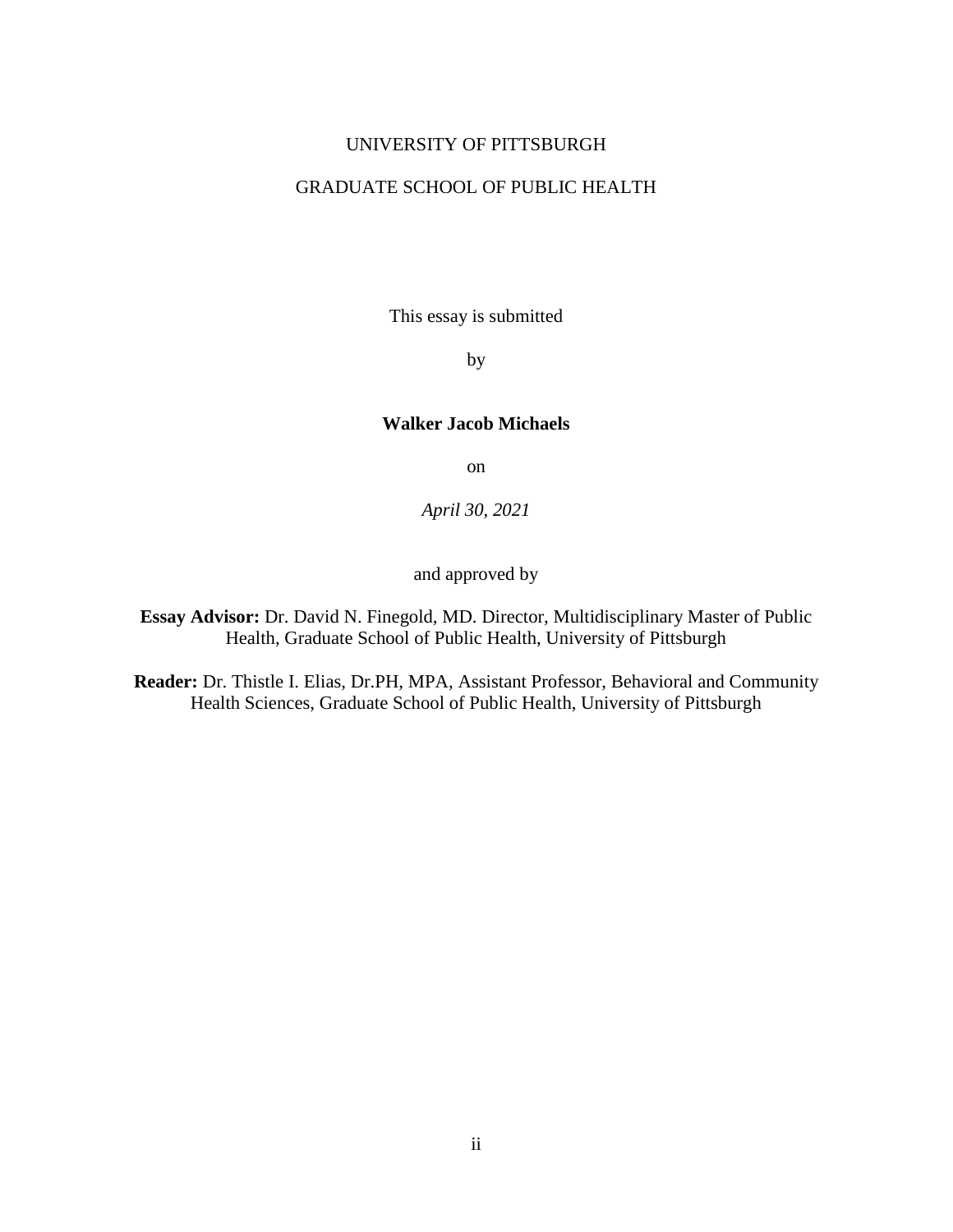Copyright © by Walker Jacob Michaels

2021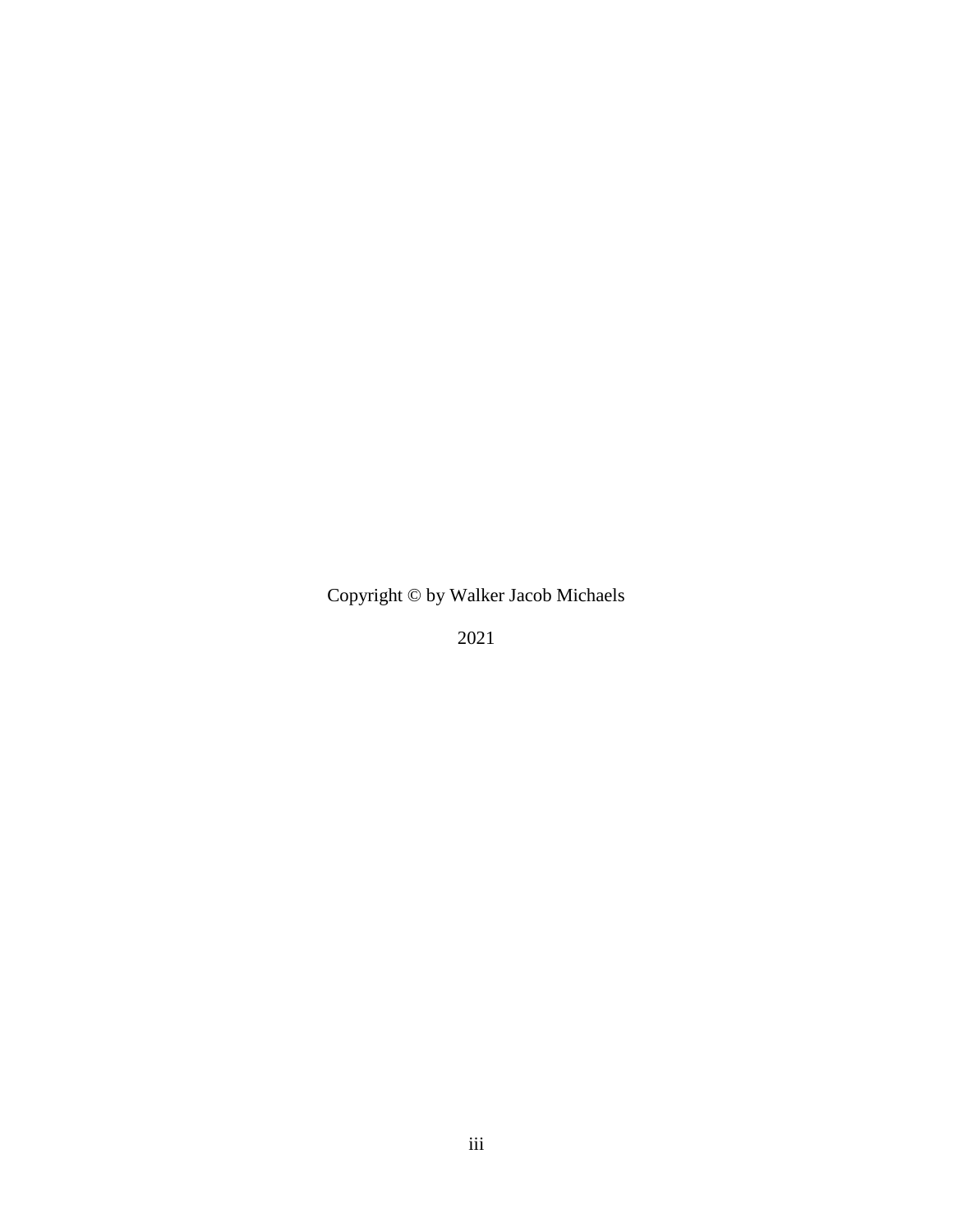#### **Addressing Academic Inequity Through Expansion of Title I**

Walker Jacob Michaels, MPH

University of Pittsburgh, 2021

#### **Abstract**

Public education supports the American dream by providing every child the resources necessary to be successful in life. However, disparities in access to and quality of education between children coming from the lowest and highest-income families respectively undermines the idealized level playing field and instead reinforces existing economic inequity. Title I provides much needed financial support to underfunded schools in an effort to close the gap in academic achievement, however due to inadequate funding and inefficient spending, the economic academic achievement gap has not narrowed during its 60-year lifespan.

Title I never received the budget it was designed to operate with and has further failed to grow with inflation and expanding demand. Further, historical reforms promoting standardized testing and greater school autonomy in spending result in inefficient use of the limited available funds. However, the established framework and public trust in Title I validate the need for reform over replacement legislation.

The COVID-19 pandemic led to countless student-days lost nation-wide and forced even more time to be spent online. Education during the pandemic required an internet capable device and a quiet space to study in at home, each of which are challenges that disproportionately negatively impact low-income families. Structural inequity permeating the American economy ensures lower income Americans have worse COVID outcomes secondary to inadequate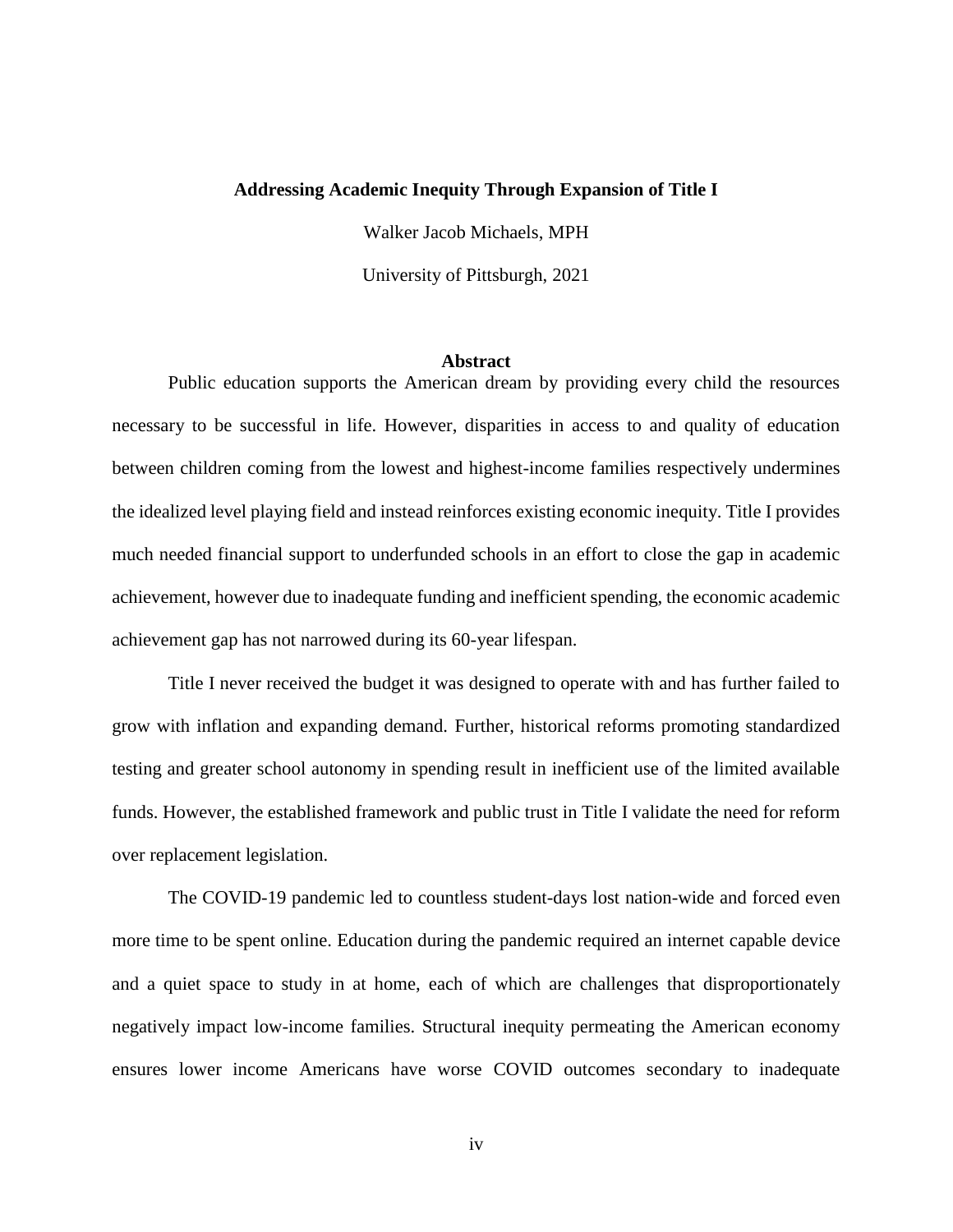protective measures, greater rates of essential workers and less physical space available, creating an intersection in which lower income Americans were affected by the pandemic at a higher rate and a worse severity.

Title I is due for renewal this summer, and President Biden ran on the promise of expanding Title I's budget threefold to \$45 billion each year. The outcome of the election and changing political climate create an opportunity for meaningful education reform, while rampant existing economic and academic inequality coupled with pandemic induced limitations propel the importance of education funding to the forefront of national attention. Here we will explore the history of academic inequity in the United States, factors limiting Title I's impact and ultimately advocate in support of the President's promised budget increase.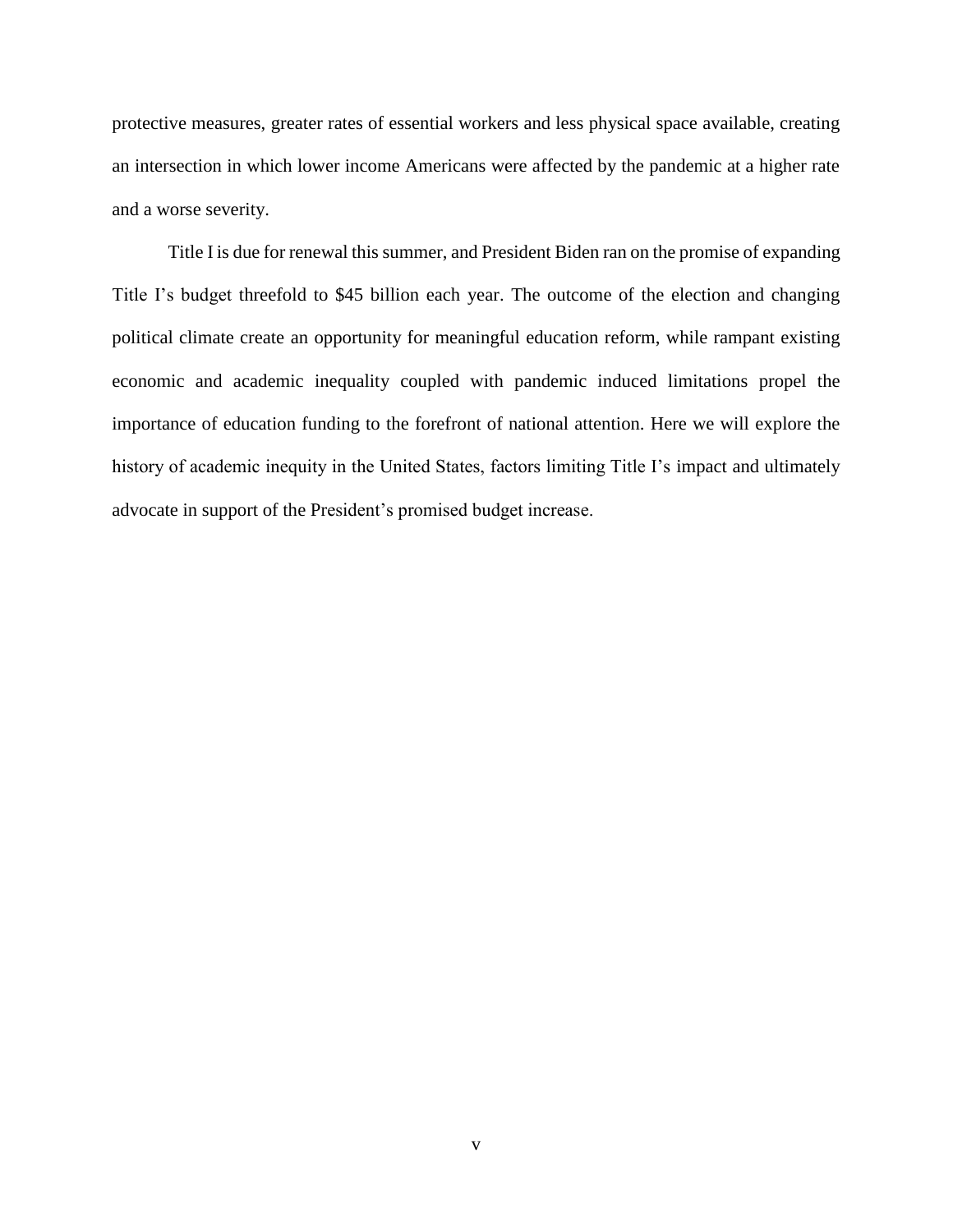# **Table of Contents**

| 3.2 Solution Two: Eliminate the Role of Property Taxes in Public School Funding 16  |
|-------------------------------------------------------------------------------------|
| 3.3 Solution Three: Renew Title I and Increase Appropriated Budget Significantly 17 |
|                                                                                     |
|                                                                                     |
|                                                                                     |
|                                                                                     |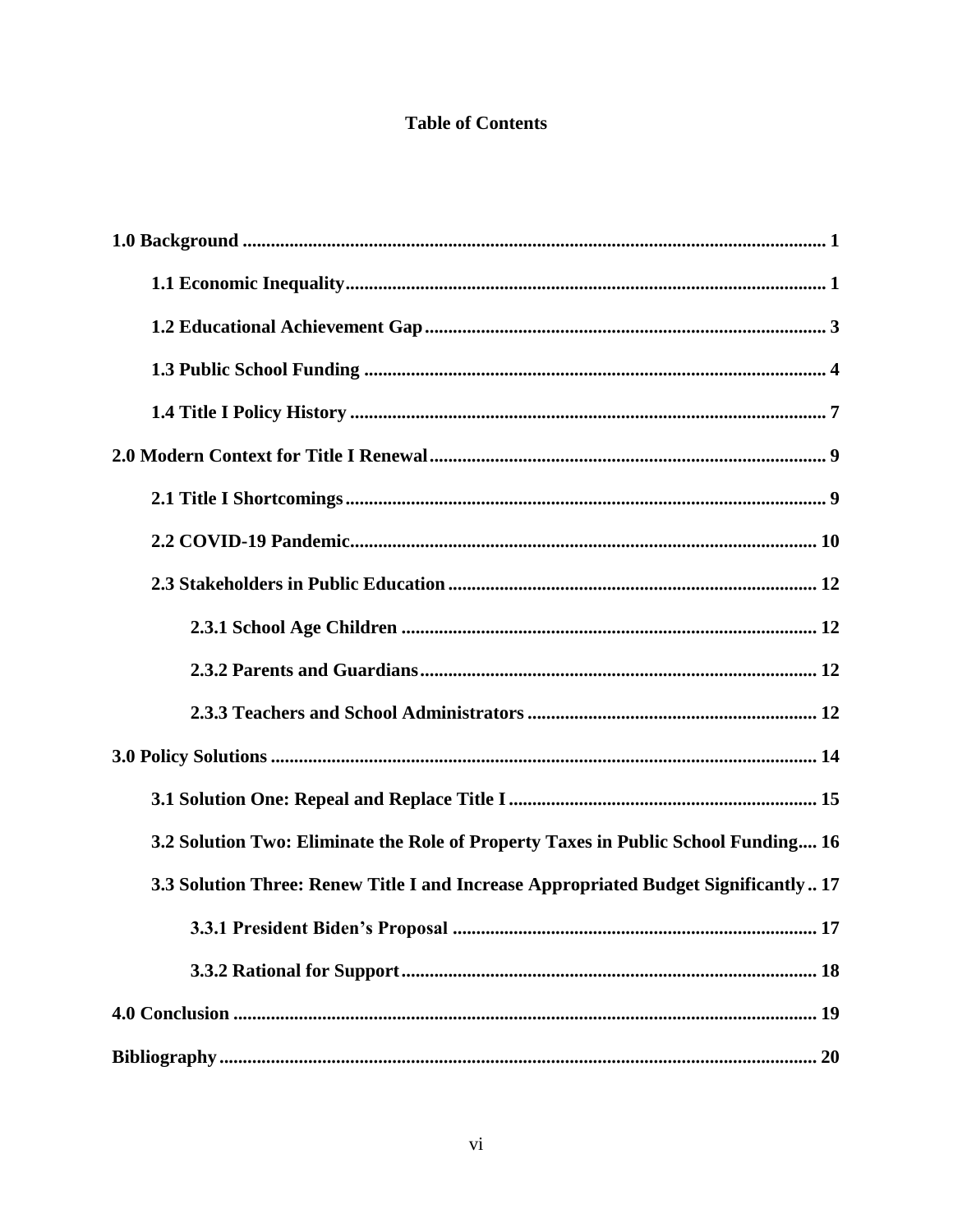# **List of Figures**

| Figure 3 Fiscal Benefit-Cost Ratios of Select Education Investment Programs |  |
|-----------------------------------------------------------------------------|--|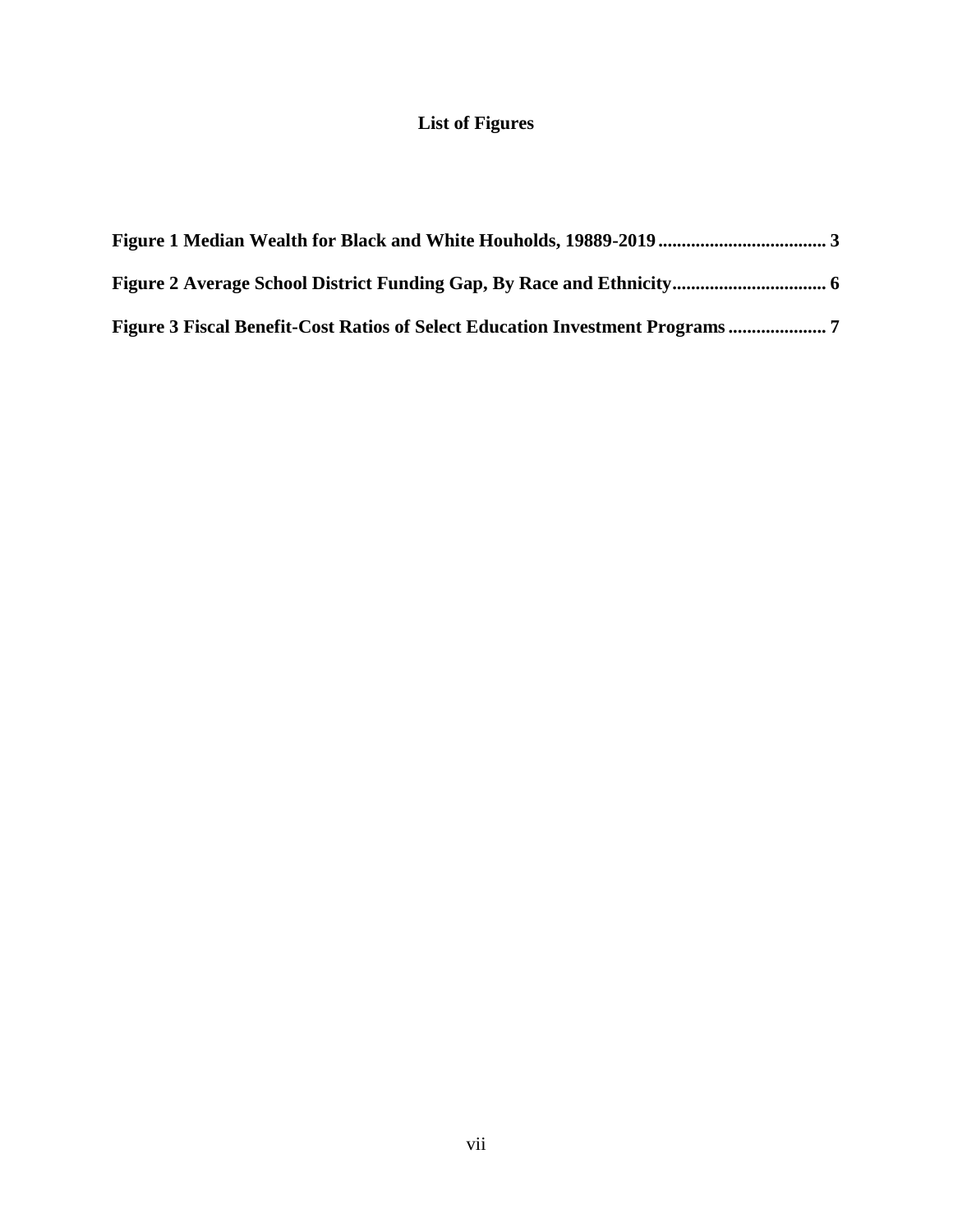#### **1.0 Background**

<span id="page-7-0"></span>Title I is the federal program designed to address inequal spending on public education and the ensuing inequities in academic achievement and economic outlook. The program will require renewal in the summer of 2021, creating opportunity to modify the policy to better address historically inadequate funding. Concurrently, the COVID-19 pandemic is actively illuminating existing disparities to the public, while worsening the conditions facing our struggling public school system.

#### **1.1 Economic Inequality**

<span id="page-7-1"></span>Economic inequity plagues the United States economy despite countless efforts by politicians, non-governmental organizations, and everyday citizens. Since 1989 the wealth gap between upper- and lower-income families has doubled, driven by continued growth for the richest Americans and stagnation for the rest. Despite a 64% increase in income for upper-income households since 1970, the average American family's wealth is the same as it was in 1995.<sup>28</sup> While inequity is present worldwide, the degree to which it exists in America is unique among developed nations. The Gini coefficient (a measure of economic disparity) for the United States is greater than any other G-7 nation and approaches that of India.<sup>1</sup>

Our nation is built on the principal that hard work leads to rewards in life, in truth however, a person's economic outlook is highly predicted by their circumstances at birth. 65% of children born in the bottom fifth of the economic spectrum remain in the bottom or second to bottom fifth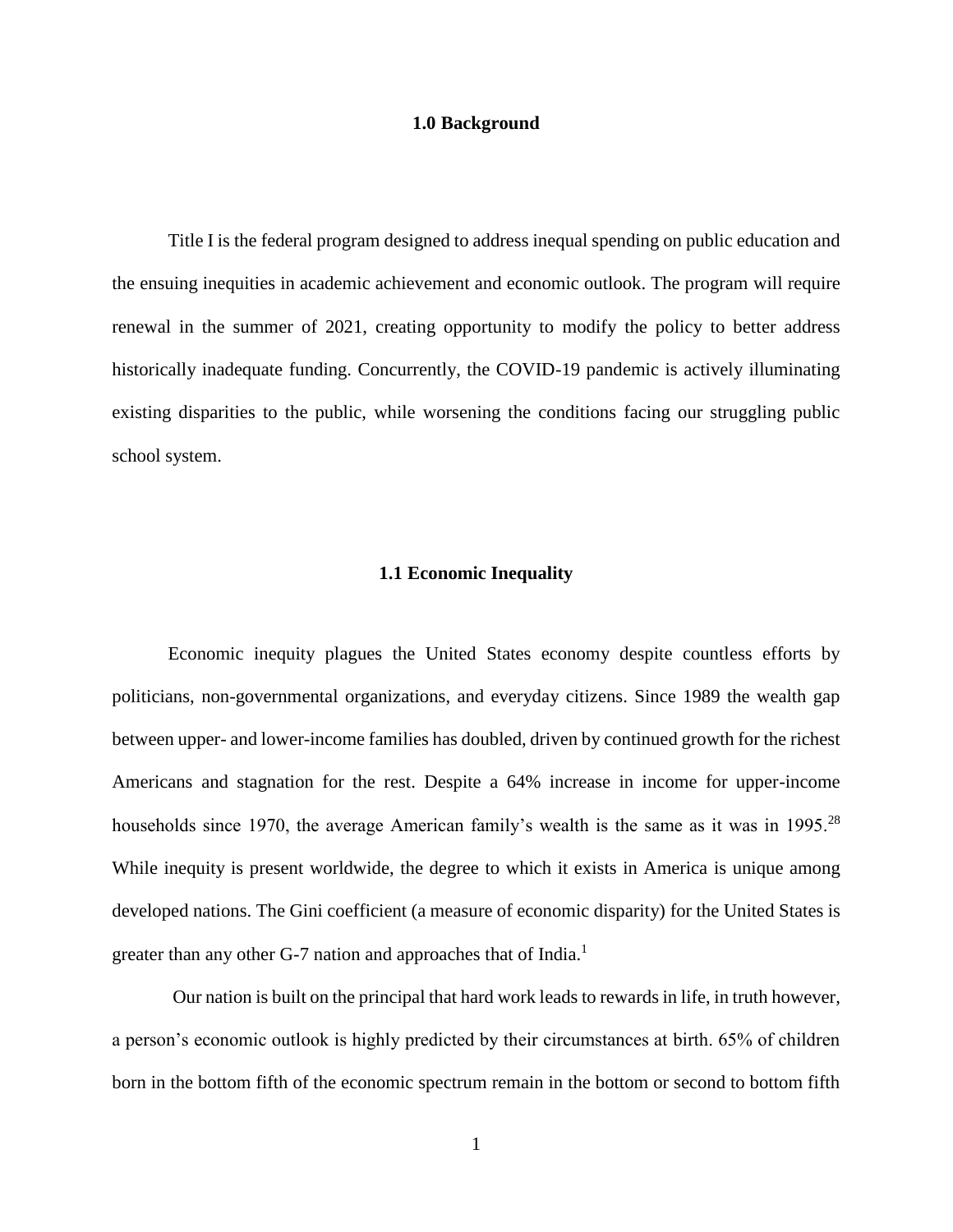their entire lives.<sup>2</sup>While today politicians fight to combat this inequity in opportunity, the root causes lie in policies of the past.

'Redlining' is the historic practice of refusing housing loans to applicants from low income and black neighborhoods, promoting housing segregation that persists today. Further, the economic divide was supported by banks limiting the opportunity for development wealth through real estate. Home ownership provides the opportunity for long term savings that can be passed with minimal taxation through families. Owning real estate provides stable housing security, which protects families and provides peace of mind. Families that own their homes can borrow money against their property to invest in things like a college education or a small business. The advantages of home ownership, both in times of opportunity and strife, reinforce the inequitable policies that support white, upper-class families while limiting opportunities for others. Continued inaction to correct these wrongs propagates a cascade that establishes and reinforce health and educational inequity.<sup>2,3</sup>

The outcome of inequitable policies, unsurprisingly, is significant, and worsening, disparities in family wealth. Net worth among white household has steadily grown by 73% between 1983 and 2001, while the wealth of Black families was relatively stagnant at 31% growth.<sup>27</sup> Figure one demonstrates clear economic stagnation for black families, especially when compared to the growth seen by overall.<sup>28</sup>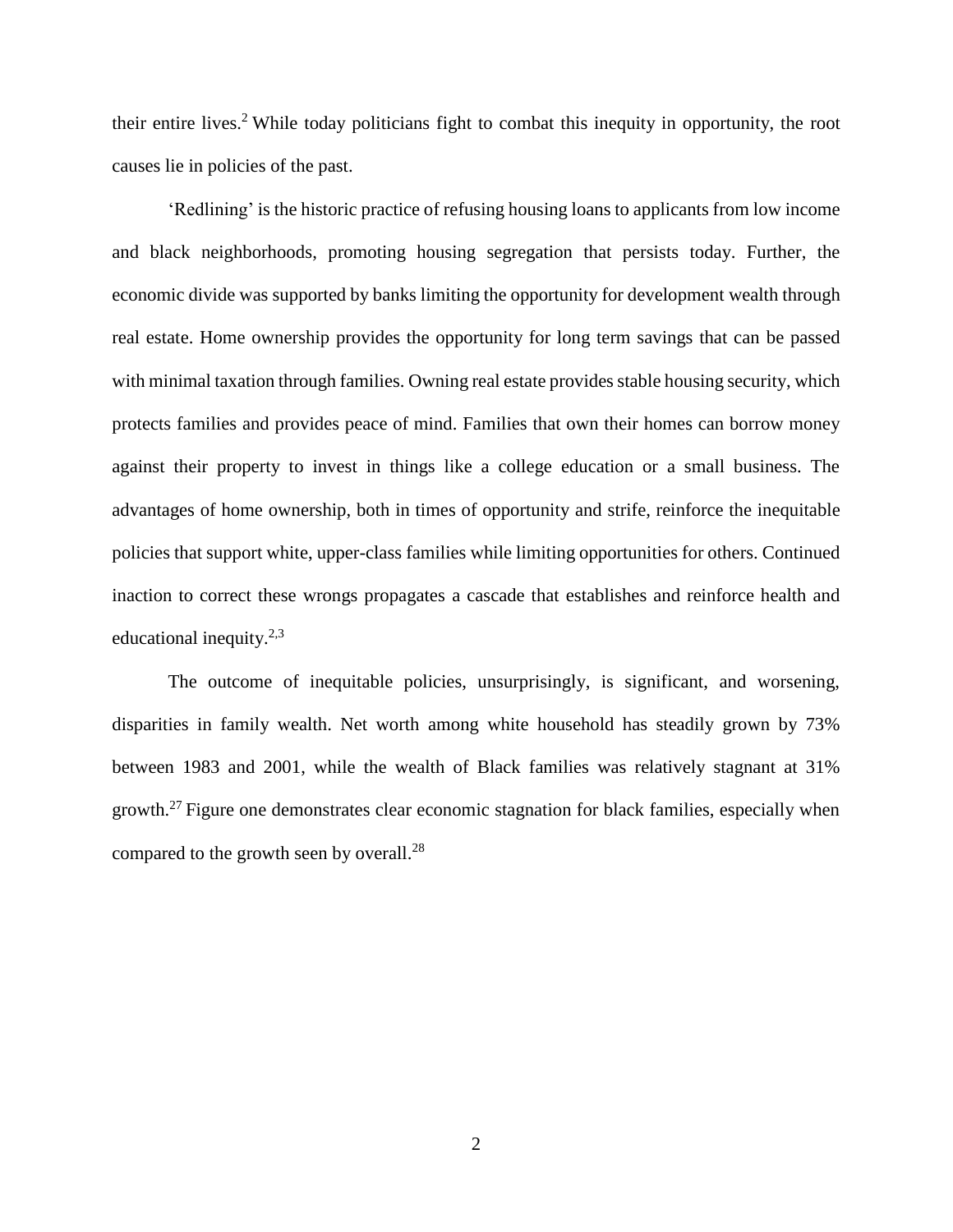

**Figure 1 Median Wealth for Black and White Houholds, 19889-2019**

<span id="page-9-1"></span>Policies such as redlining actively promote racial and economic housing segregation, in turn creating significant disparities in wealth between neighborhoods. Neighborhood wealth, in the form of income tax, is the primary funding source for public schools, meaning wealth inequity directly drives academic funding inequality, which in turn is a major predictor of academic achievement.3,27

#### **1.2 Educational Achievement Gap**

<span id="page-9-0"></span>Education supports children and adolescents in becoming successful adults through concrete skills such as reading or arithmetic and development of abstract concepts such as interpersonal and professional etiquette. It is unsurprising that Americans that earn a high school diploma earn more than \$8,000 on average annually than those that do not, and have only 3.7% unemployment compared to 5.4%.<sup>4</sup> The factors that determine how likely an individual is to complete high school are largely systemic, and often are non-modifiable by the student themselves.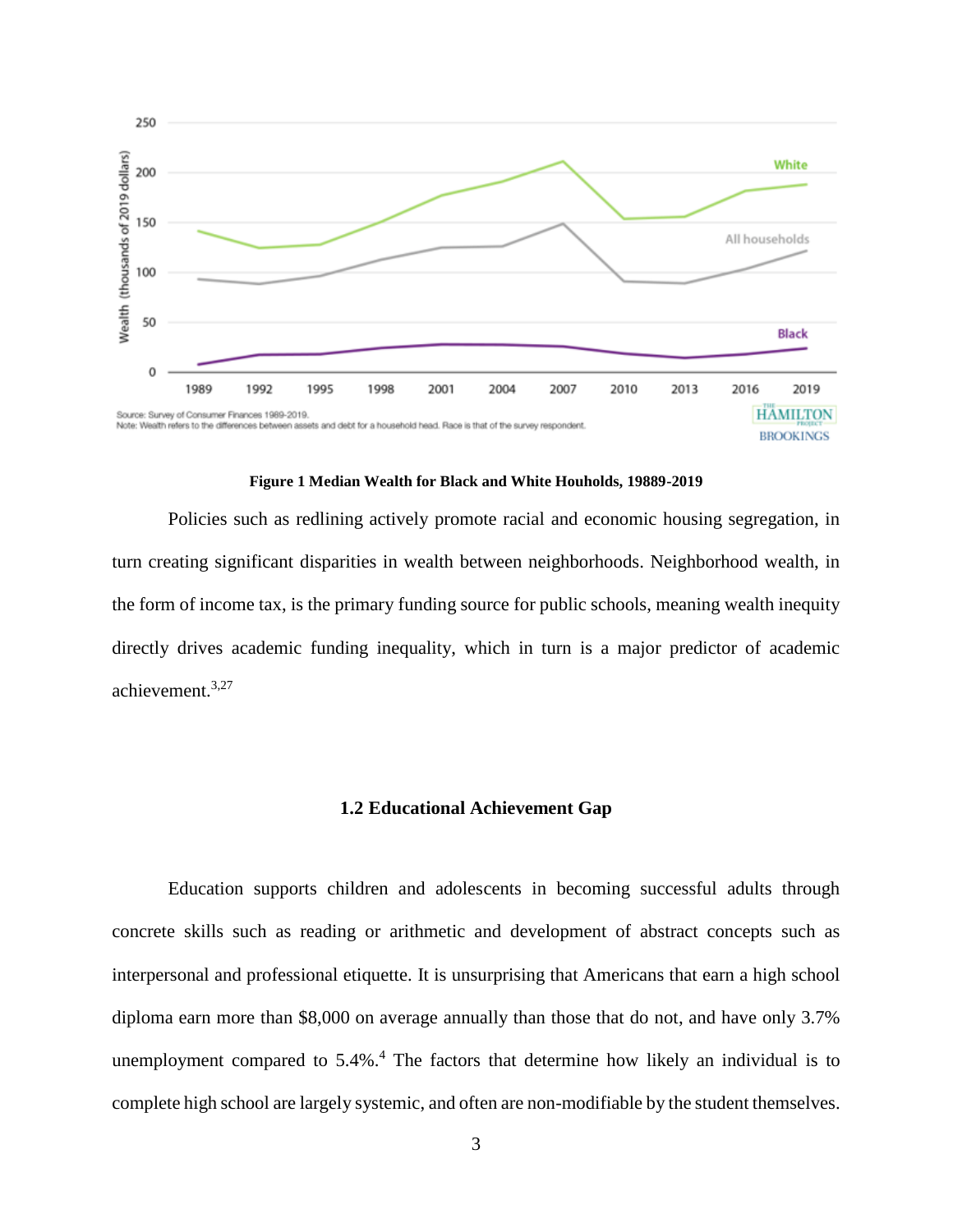In efforts to combat high-school non-completion the California Dropout Research Project assessed the factors contributing to students not completing high school on time and found that while individual factors such as persistent absenteeism played a role in graduation rate, more than 75% of all variability was between, as opposed to within, schools. 5

The 14th Amendment mandates equal protections for all under the law, and the 1975 *Plyler v. Doe* case the Supreme Court confirmed this protection applies to free education under the public school system.<sup>6</sup> Despite this legal mandate there persists an impactful disparity between the educational achievement of children from high- and low-income families. When drawing data from the National Assessment of Educational Progress, Hanushek et al. found a full standard deviation in scores (approximately a four grade-level difference) between students coming from families in the top and bottom 10% of families by income today that has remained unchanged since the 1950s.<sup>7</sup>

The Academic Achievement Gap negatively impacts the overall health of the U.S. economy. A 2009 McKinsey report found that the US GDP could have been as much as \$670 billion higher in 2008 if the achievement gap between higher- and lower-income students had been closed 10 years earlier in 1998.<sup>8</sup>

#### **1.3 Public School Funding**

<span id="page-10-0"></span>Nearly half of all funds for public schools in America are sourced from the property taxes of the families living in the district they serve. This means that districts with greater numbers of families paying high property taxes will receive more funding per student than those with lower paying families. This system drives massive inequities in funding, both between states (\$3,804 per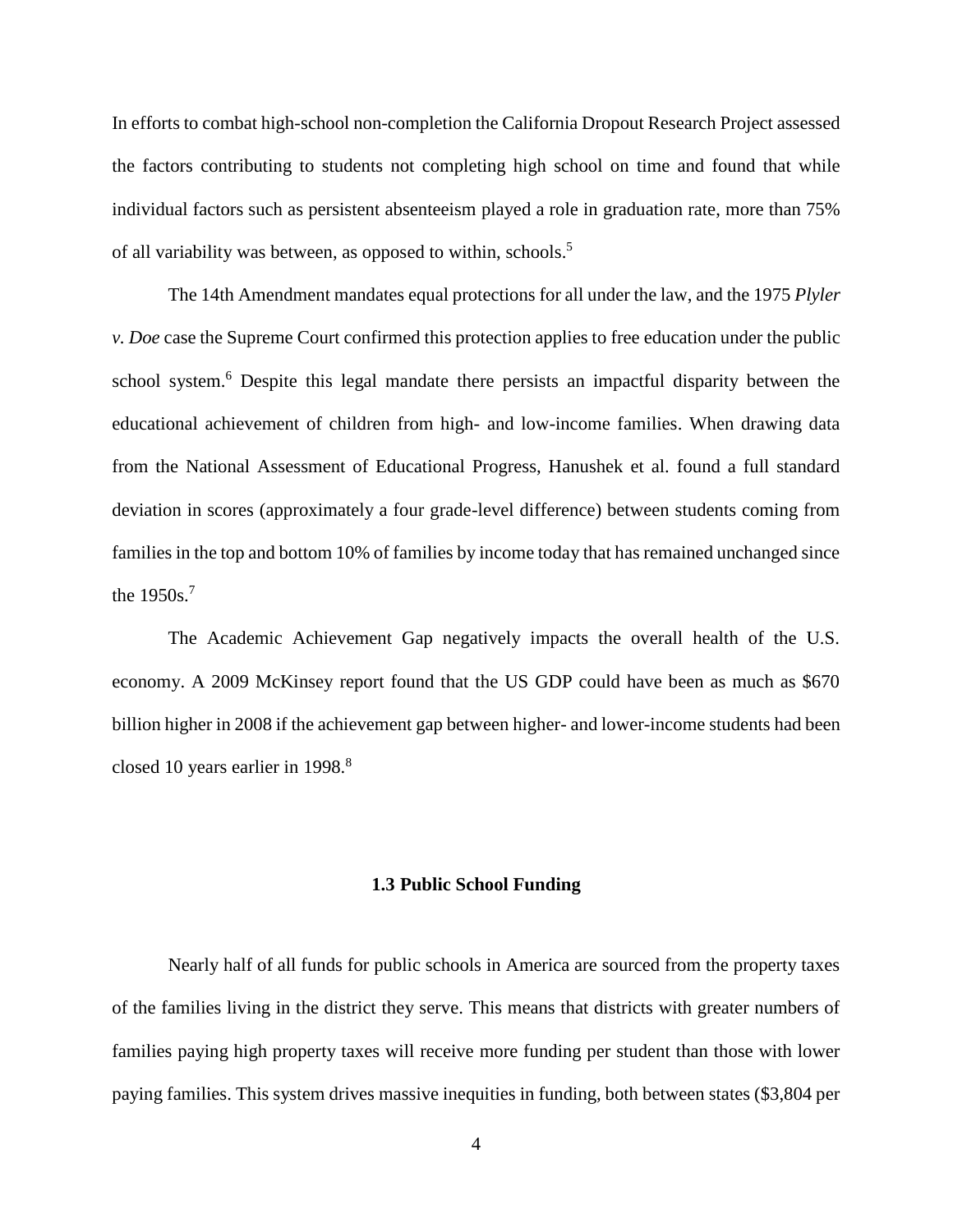student in Utah vs. \$8,801 in New Jersey) and within (for example New York, where the top 5th percentile of schools receives \$13,749 per student compared to \$8,518 for the bottom 5th percentile).<sup>9</sup>

Federal policies, such as 'redlining', reinforced the concentration of lower-income families to specific neighborhoods, ensuring the children of these families would receive less funding per student. Continued reliance on property tax has led to the public school system being underfunded by an estimated \$150 billion each year, with low income and racial minority children disproportionately impacted. School districts with the greatest rates of poverty are 2.6 times more likely than others to experience a funding gap, while districts with greater than 50% Black or Latinx students are 1.95 more likely. Figure two clearly demonstrates the magnitude of this disparity, as on average majority white districts receive more than necessary funds while majority Black/Latinx districts on average experience a  $$5,000$  deficit.<sup>29</sup>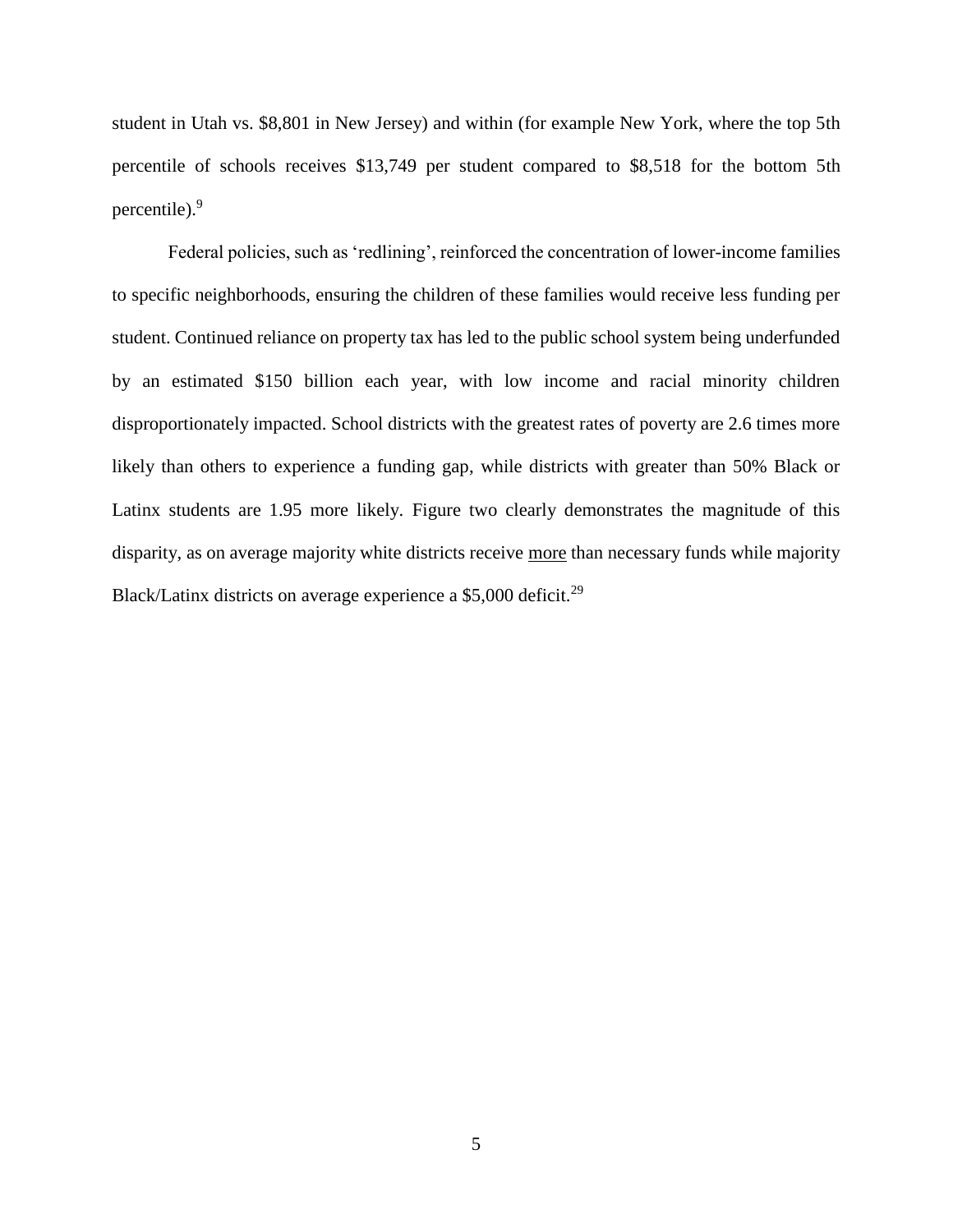

**Figure 2 Average School District Funding Gap, By Race and Ethnicity**

<span id="page-12-0"></span>School investiture directly impacts the quality of education provided by affecting the possible faculty to student ratio, the availability of extracurricular activities and how experienced of teachers a school can pay. Figure Three demonstrates the value of spending on education programs, which Levin et al. found to have benefit/cost ratios ranging from 1.4 to as high as 3.5. This means for each dollar spent on the *First Things First* program resulted in a \$3.54 increase in GDP. <sup>30</sup>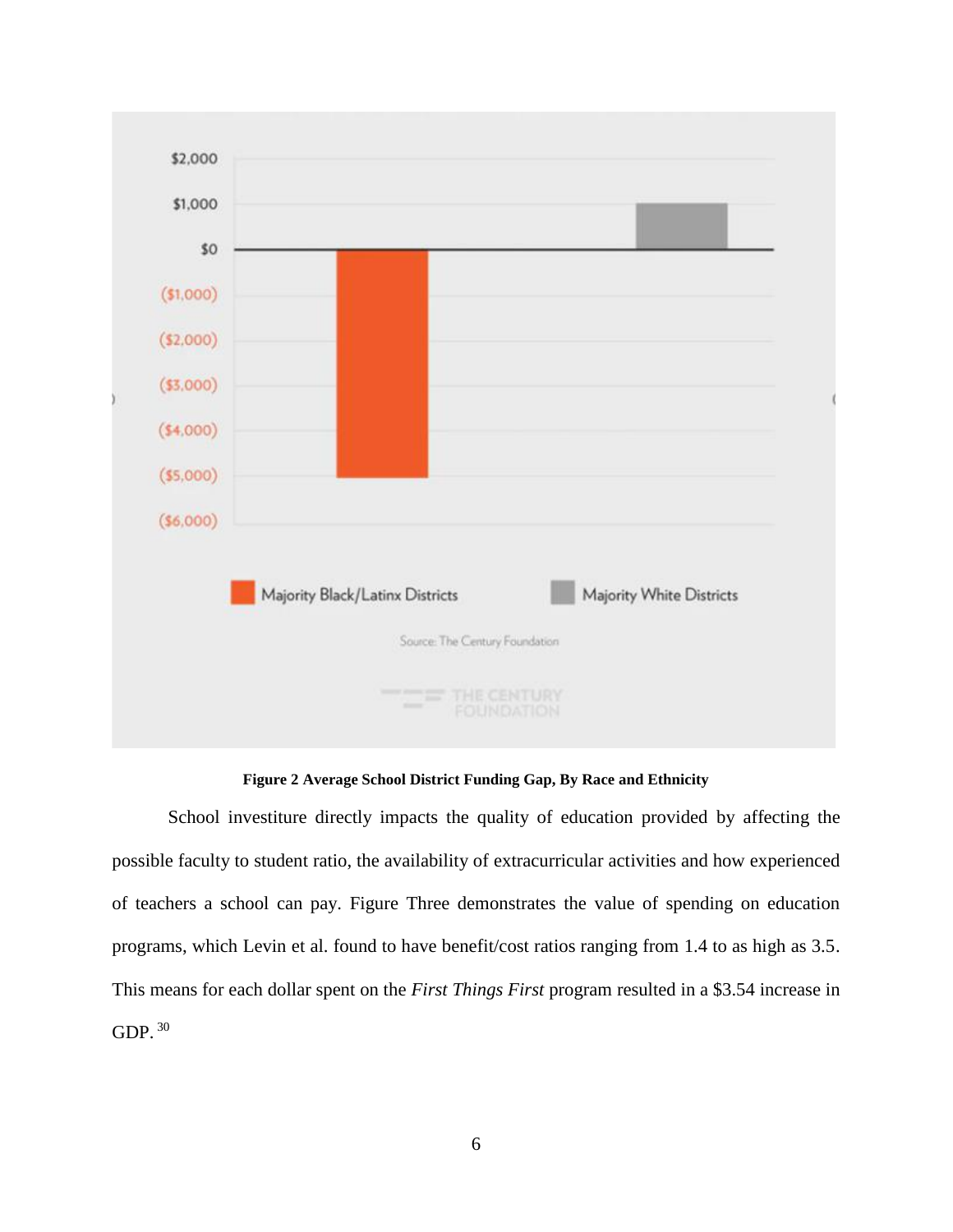#### **Fiscal Benefit-Cost Ratios**

| NET PUBLIC INVESTMENT RETURNS                                                                                                                                                     |                          |                                    |                               |                               |                         |  |
|-----------------------------------------------------------------------------------------------------------------------------------------------------------------------------------|--------------------------|------------------------------------|-------------------------------|-------------------------------|-------------------------|--|
| Per Additional<br><b>Expected High</b><br><b>School Graduate</b>                                                                                                                  | First<br>Things<br>First | Chicago<br>Parent-Child<br>Centers | Teacher<br>Salary<br>Increase | Perry<br>Preschool<br>Program | Class Size<br>Reduction |  |
| Costs (C)                                                                                                                                                                         | \$59,100                 | \$67,700                           | \$82,000                      | \$90,700                      | \$143,600               |  |
| Benefits (B)                                                                                                                                                                      | \$209,100                | \$209,100                          | \$209,100                     | \$209,100                     | \$209,100               |  |
| Benefit/cost ratio (B/C)                                                                                                                                                          | 3.54                     | 3.09                               | 2.55                          | 2.31                          | 1.46                    |  |
| Net present value (B - C)                                                                                                                                                         | \$150,000                | \$141,400                          | \$127,100                     | \$118,400                     | \$65,500                |  |
| NOTES: Numbers are rounded to nearest \$100. Costs include delivering the intervention and any subsequent public subsidies for high school<br>and college. Discount rate is 3.5%. |                          |                                    |                               |                               |                         |  |

Source: Clive R. Belfield and Henry M. Levin (Eds), The Price We Pay: Economic and Social Consequences of Inadequate Education,

Washington, D.C., Brookings Institution Press, 2007.

#### **Figure 3 Fiscal Benefit-Cost Ratios of Select Education Investment Programs**

<span id="page-13-1"></span><span id="page-13-0"></span>However, since the great recession of 2008 spending disparities have widened and currently only nine states exceed estimated adequate spending on high-poverty districts, demonstrating the need for federal intervention.<sup>31</sup>

#### **1.4 Title I Policy History**

Inequity in education is not a new issue, and efforts have been made to combat it in the past. In 1965 President Johnson championed the Elementary and Secondary Education act, which provided federal funds to promote high standards in public education. Most funds were earmarked for 'Title I', which was designed specifically to close the gap in academic achievement based on household income and rurality. The bill was written to be renewed and funded every five years. Each time it has been reapproved, although amendments have been made along the way. $10,11$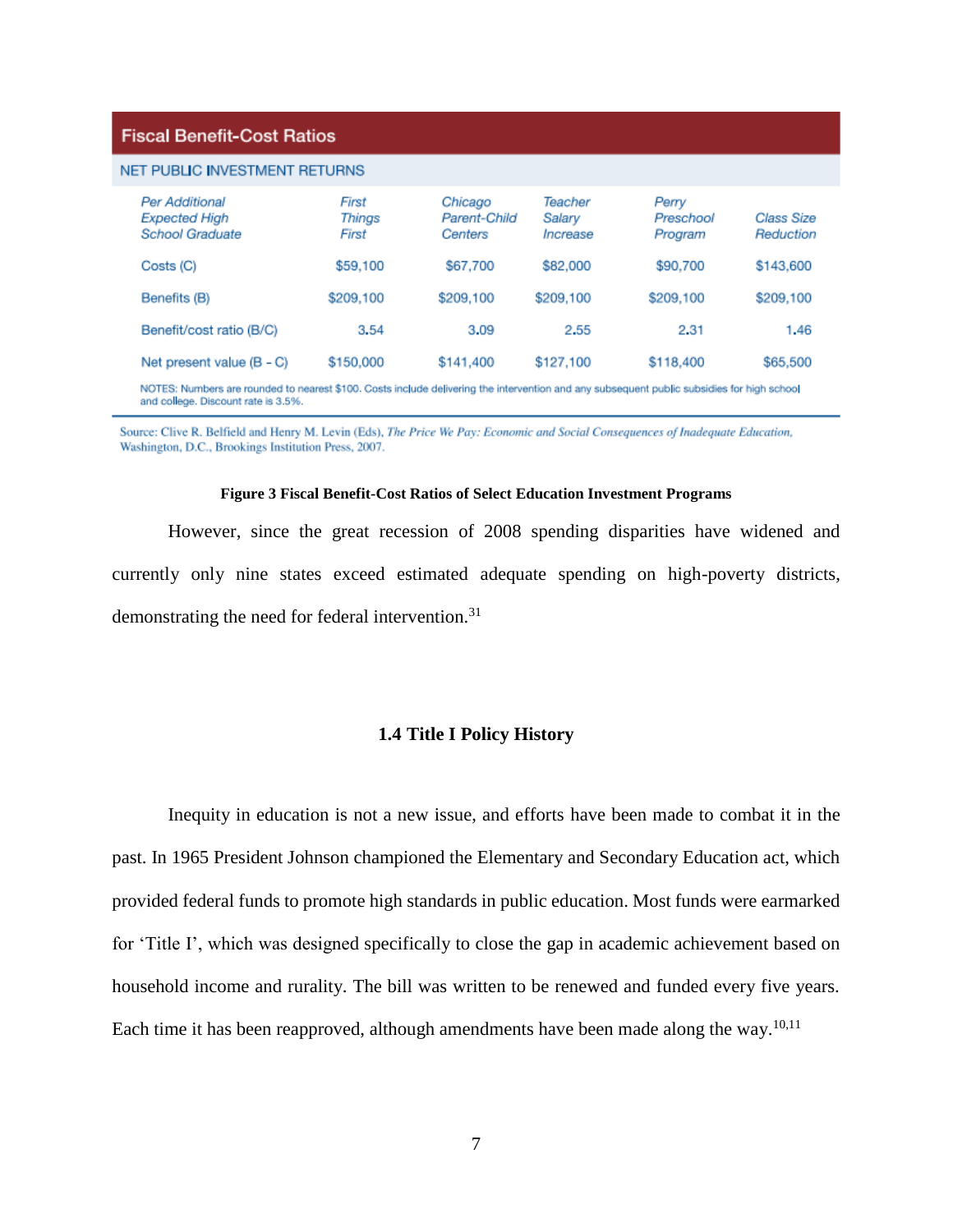In 1993 the criteria for inclusion were changed to reduce the level of federal control over the funds and allow inclusion of school districts with 50% poverty rates, down from 75%.<sup>10</sup> In 2001 the bill was renewed as the No Child Left Behind Act and included measures to penalize districts that did not meet quality standards as measured by standardized tests, and further allowed students to opt to leave schools that did not feet these testing metrics. Advocates for this change argued it would increase the accountability of individual districts, creating a strong incentive for them to improve the quality of the education they provide. However, this argument ignores the underlying budget disparities that create gaps in testing achievement in the first place, thereby reinforcing existing inequity instead of promoting educational improvement.<sup>10,11</sup>

Title I was most recently renewed in 2015 under President Obama as Every Student Succeeds Act. In addition to securing funding through the summer of 2021, this reform included measures allowing states to reduce reliance on standardized tests to evaluate school districts. This change addressed issues created by the No Child Left Behind Act but failed to pair reforms with enough funding to levels estimated for the achievement gap to close.<sup>10,30</sup>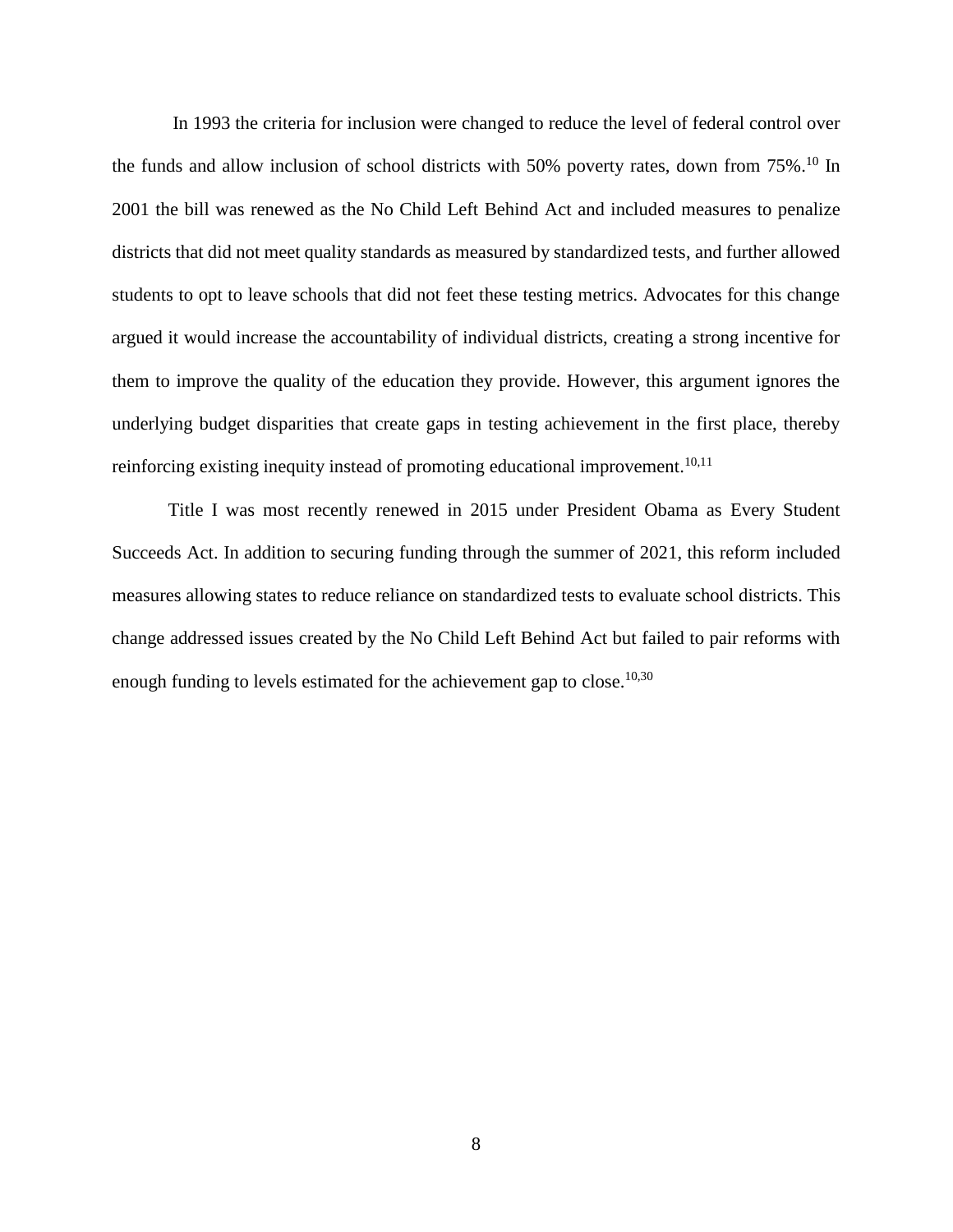#### **2.0 Modern Context for Title I Renewal**

<span id="page-15-0"></span>Inequitable distribution of federal and state funds to districts within the public school system significantly contributes to disparities in academic achievement between students from high- and low-income families. This perpetuates wealth inequity due to higher rates of high school graduation and by extension greater lifetime earning potential for students who attended better funded schools. Wealth and income inequity harms individual opportunity and health and hampers the growth of the economy at large.

#### **2.1 Title I Shortcomings**

<span id="page-15-1"></span>Despite over 50 years of Title I, the educational achievement gap has persisted, indicating shortcomings in the program. This is partially due to inadequate funding throughout the lifetime of the act. President Johnson initially allocated \$1 billion, with plans to rapidly increase this amount to \$8 billion.<sup>15</sup> Before the budget goal could be met however the Vietnam War began, both requiring a massive portion of the US budget itself and forcing education off of the policy agenda.

To this day Title I remains underfunded, with a \$16.4 billion annual budget, compared to the promised \$24 billion in 2002 and drastically below what \$8 billion in 1965 would be today accounting for inflation  $(\$66.8$  billion).<sup>15</sup>

Currently Title I serves over 21 million children across the US, meaning the budget is spread thin to approximately \$500 per student-year.<sup>12,14</sup> This is significantly less than the current gap in funding between high- and low-income students, which is over \$5,000 per student-year in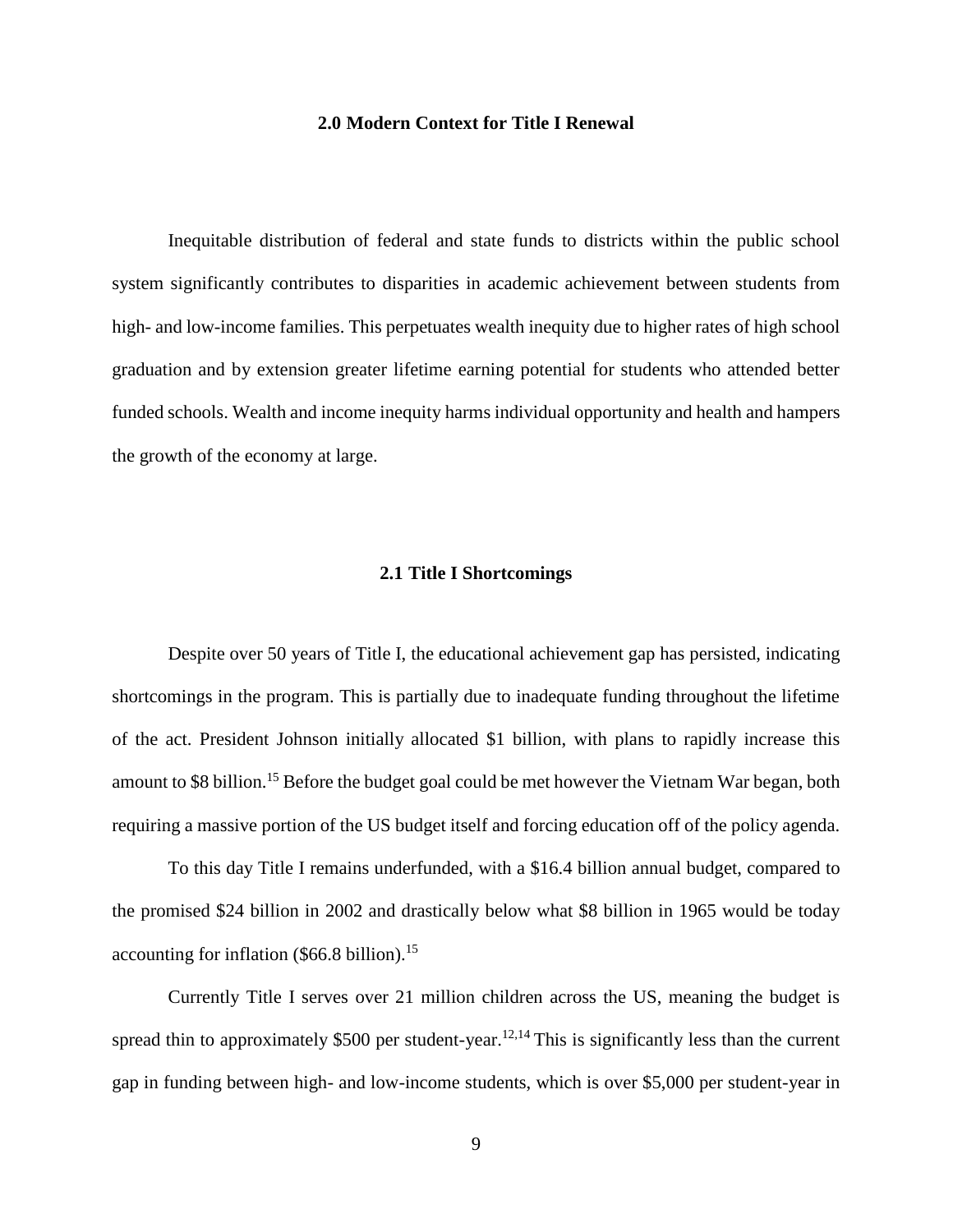some states.<sup>9</sup> Further, the funds are not presently allocated equitably. On average school districts with low-poverty rates received more money per low-income student (\$763 vs \$558) when compared to districts with high-poverty rates, meaning the schools with more resources are being further advantaged.<sup>13,14</sup> School-wide programs accounted for two-thirds of all Title I spending, meaning they are not targeted specifically to the lowest-income students in a district.<sup>14</sup>

Inadequate funding has serious impacts on the efficacy of a program such as Title I, and by extension the education system at large. Programs intended to combat inequity through provision of educational services to low-income families operate well below their intended capacity. For example, Early Head Start is only available to 31% of eligible children, and the Child Care Development Fund only reaches 15%.<sup>16</sup> Teacher compensation has stagnated compared to professions with similar educational requirements, reducing the incentive for qualified people to enter the field. The most qualified or experience teachers further are incentivized to work at the better funded schools, which already were advantaged compared to others.<sup>17</sup>

#### **2.2 COVID-19 Pandemic**

<span id="page-16-0"></span>When the COVID-19 pandemic hit the US in 2020 inequality in our schools already caused significant harm both to individuals and the economy at large. The public education system was primed to deteriorate into a state of greater inequity, only to be further ignited by an unprecedented pandemic. Students have experienced disruption of normal classroom activities, disruption of their normal routine and in many cases traumatic experiences as their families struggle with the virus.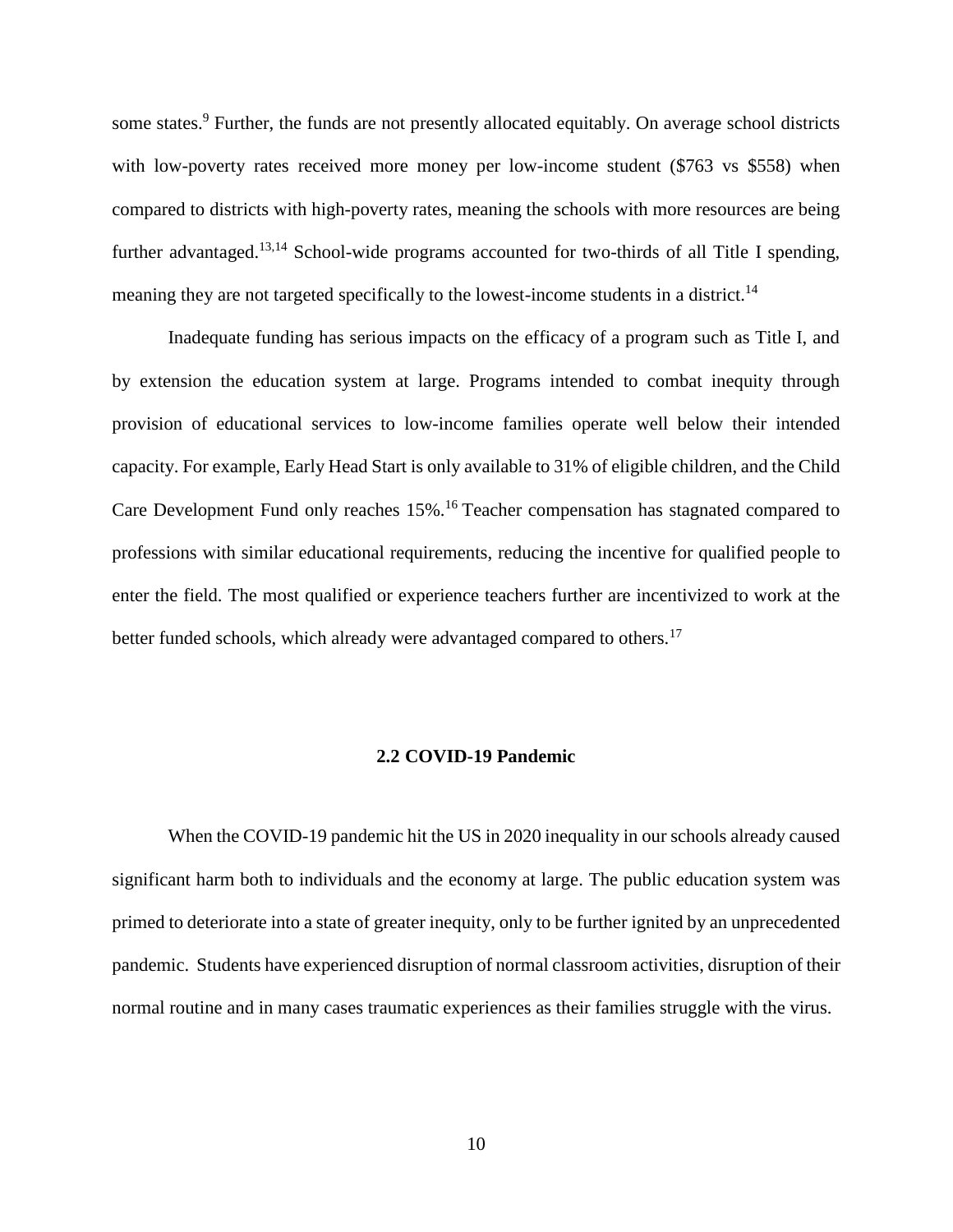Universally students experienced elevated levels of depression and anxiety<sup>18</sup> and had smaller improvements in math over the summer of 2020 when compared to an average year.<sup>19</sup> In an effort to predict the overall impact of Covid-19 on students, researchers at Brown University examined data from students who experienced Hurricane Katrina<sup>20</sup>, and found it took students two full years to catch up with their peers, due to loss of classroom time and teacher interaction, amplified by disruption and experiences of trauma. Intervention at the federal level is critical to avoid similar outcomes nation-wide.

The Covid-19 pandemic has further exacerbated the existing inequities in education through multiple mechanisms. The safest way for students to return to learning has been through remote teaching using online video services to connect students to their teachers. However, this requires each student to have a laptop or tablet they can use all day throughout the week with consistent internet connection in a non-disruptive setting. This is disproportionately not possible for students in low-income families. Education Weekly surveyed teachers and found that of those in schools with many low-income students, 64% had issues with internet access, three times the percentage  $(21\%)$  expressed by teachers with few low-income students.<sup>21</sup>

A McKinsey report on the impact of Covid-10 on student learning found that existing racial achievement gaps could widen by 15-20% and result in as many as 1.1 million additional students dropping out, with the worst impacts on lowest income students.<sup>22</sup> They further estimate that individuals could lose as much as \$82,000 in lifetime earnings and a national annual loss of \$110 billion in earnings. Since the US currently does less to support low-income students than other nations, the McKinsey report concludes by estimating the US could lose as much as \$271 billion in GDP by 2040, or around  $1\%$ .<sup>22</sup>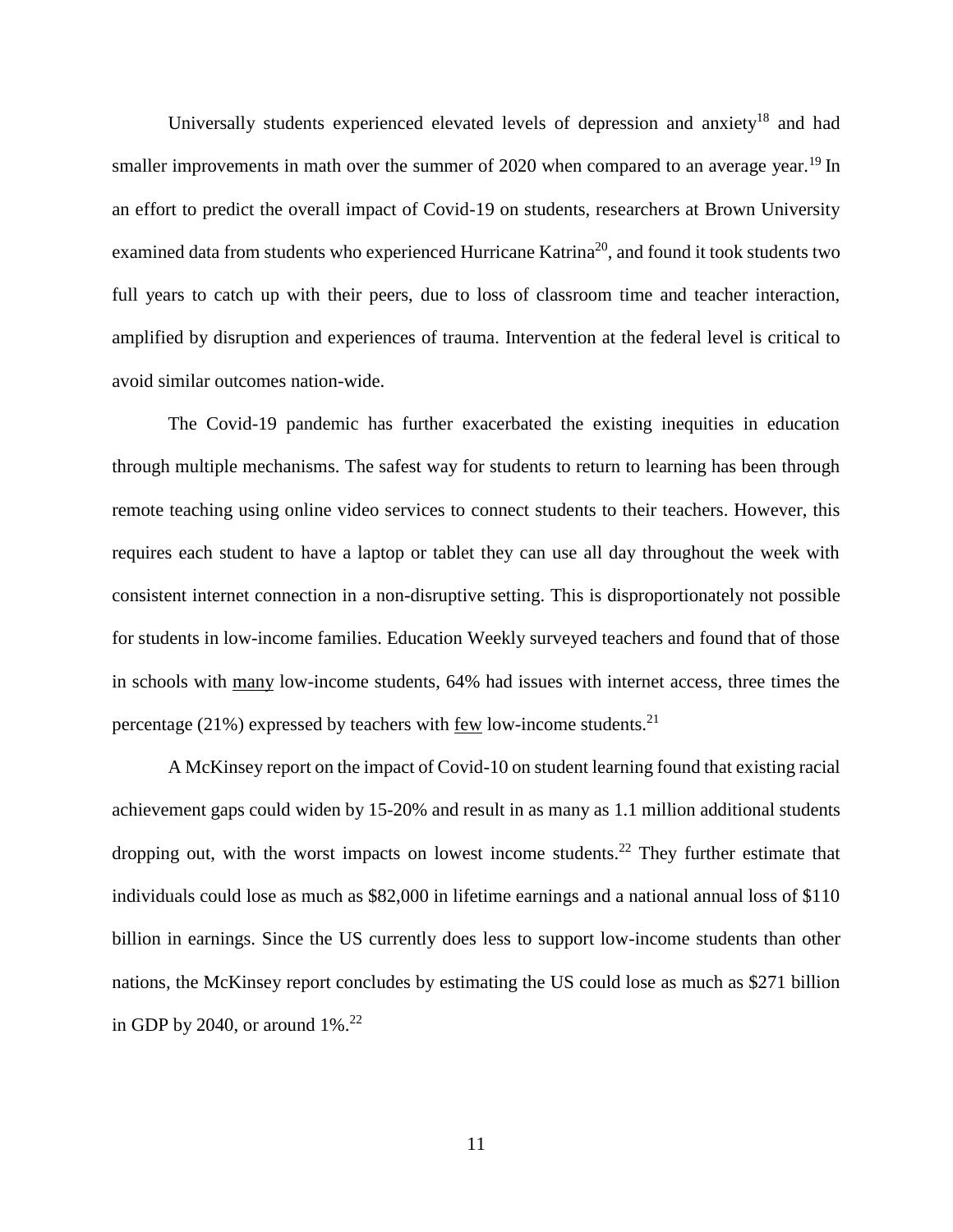#### **2.3 Stakeholders in Public Education**

#### <span id="page-18-1"></span><span id="page-18-0"></span>**2.3.1 School Age Children**

The most important stakeholders to consider when discussing education reform are, of course, public school students. They are not only the people most highly impacted by any legislation, but further have little political capital of their own to address their needs. Quality education is an often advocated for issue, but students themselves are not of voting age, and therefore have little means to express their autonomy. This is amplified by their reliance on their parents, another important stakeholder to consider.

#### <span id="page-18-2"></span>**2.3.2 Parents and Guardians**

The desires and values of parents and students often align, but it is important still to consider them as separate groups. Both groups value quality and safety, but while reform surrounding schools themselves are more likely to affect students, any changes to tax policy will affect adult Americans more directly. Further, parents represent students' only means to directly affect political action, as they will be of age to vote.

# <span id="page-18-3"></span>**2.3.3 Teachers and School Administrators**

Teachers' and school administrators' personal financial stability and quality of life are directly impacted by education policy. Currently teachers are compensated at a much lower rate than comparably educated professionals in other fields and have clear incentive to desire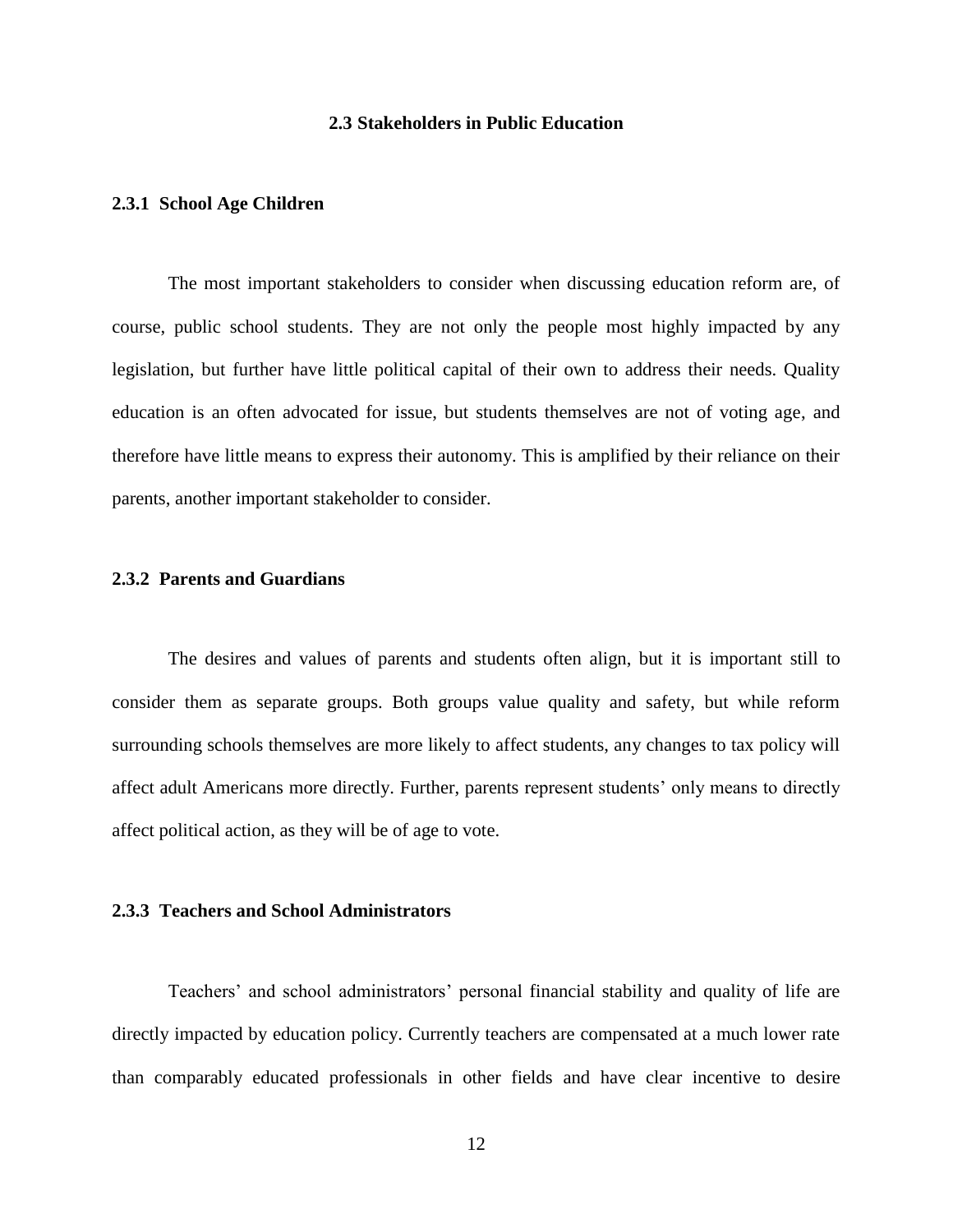improvements funding for schools. There is also little incentive currently for experienced teachers or faculty to work at lower-income schools, meaning even those that feel passionately about equity are penalized financially.

Teacher burnout has been linked to both poor funding and challenging teaching situations (such as large class sizes), leading to 50% higher teacher turnover rates in Title 1 schools compared to others.<sup>33</sup> Turnover inherently impacts the quality of educations provided to students, as losing a teacher can cause students to lose nearly half a year of educational progress.<sup>32</sup> Teachers that experience burnout but remain in high-poverty schools have also been correlated with worse classroom management and increased levels of stress among students.<sup>32,33</sup>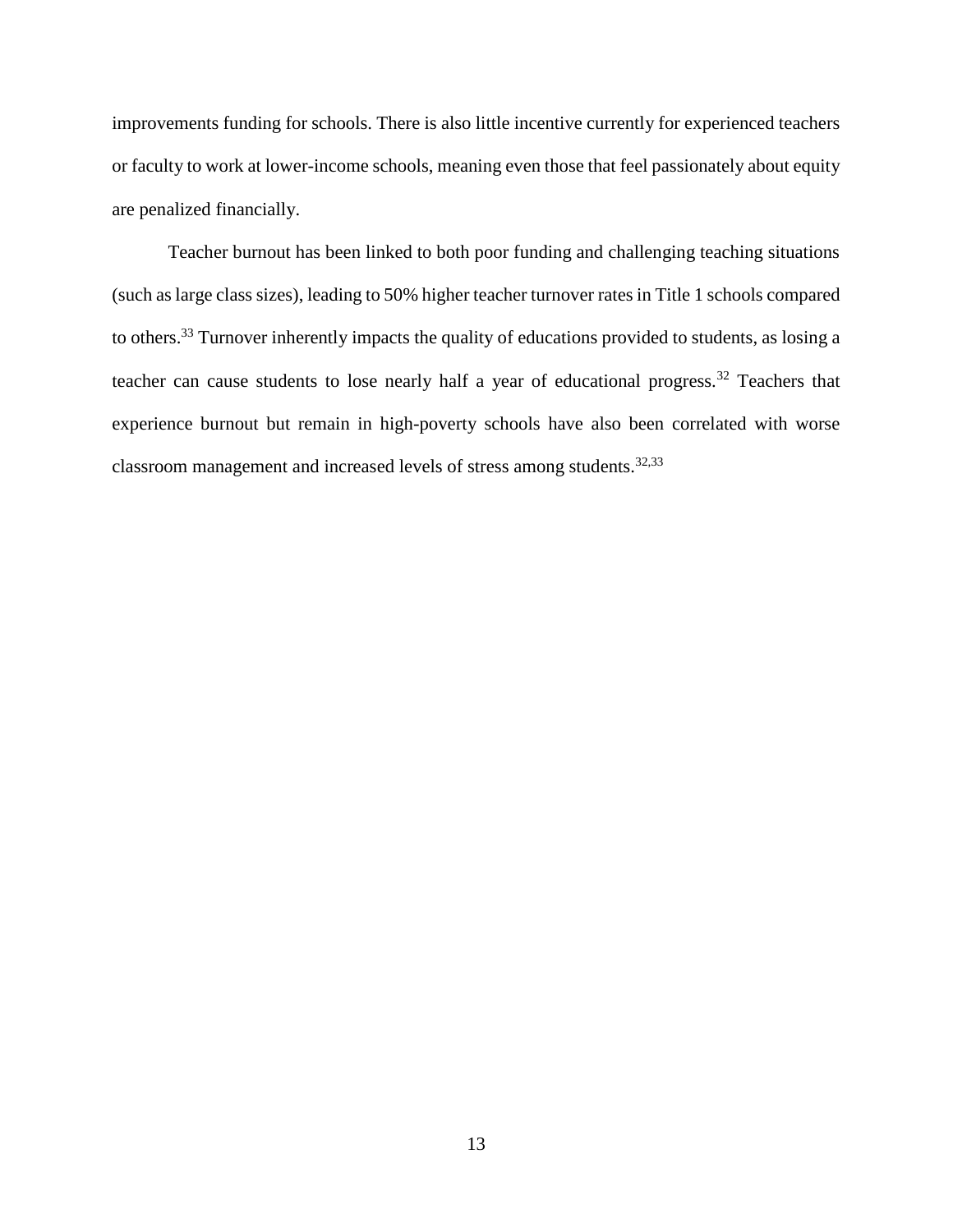#### **3.0 Policy Solutions**

<span id="page-20-0"></span>The current iteration of Title I has failed to close the income-based achievement gap in education, however more conservative critics have indicated they oppose increasing the budget for the bill. Critics, such as Senator Ted Cruz from Texas, emphasize the need for increased state decision making in education, and therefore oppose expansion of a federally regulated program.<sup>22</sup> While there is merit in state autonomy, equity between states can only be insured at the federal level.

Rick Hess of the American Enterprise Institute, another critic of expanding Title I, focuses on reports of mismanagement of Title I funds, and advocates for better regulation of the existing budget. He points out that a \$30 billion increase in funding only represents a 4% increase in total spending on public education nationwide, implying the change would have likely only a small impact if any.

Title I funds are distributed inequitably between high- and low-poverty districts, indicating there is need for better regulation. At present, states have significant leeway in how they distribute the Title I funds they receive and schools further can decide what to do with the funds. As established above however, the fact remains that Title I is funded well below the level promised in previous legislation and hypothesized to make a meaningful impact in educational equity.<sup>7,10</sup> Multiple programs (such as Early Head Start) serve only a fraction of the children that are eligible. Greater regulation of Title I funding is necessary, but is not sufficient at current funding levels.

There are numerous proposals for policies designed to address academic spending inequality and disparities in achievement. Provided below are evaluations of the major proposals gaining traction currently, including their rational, strengths, and weaknesses.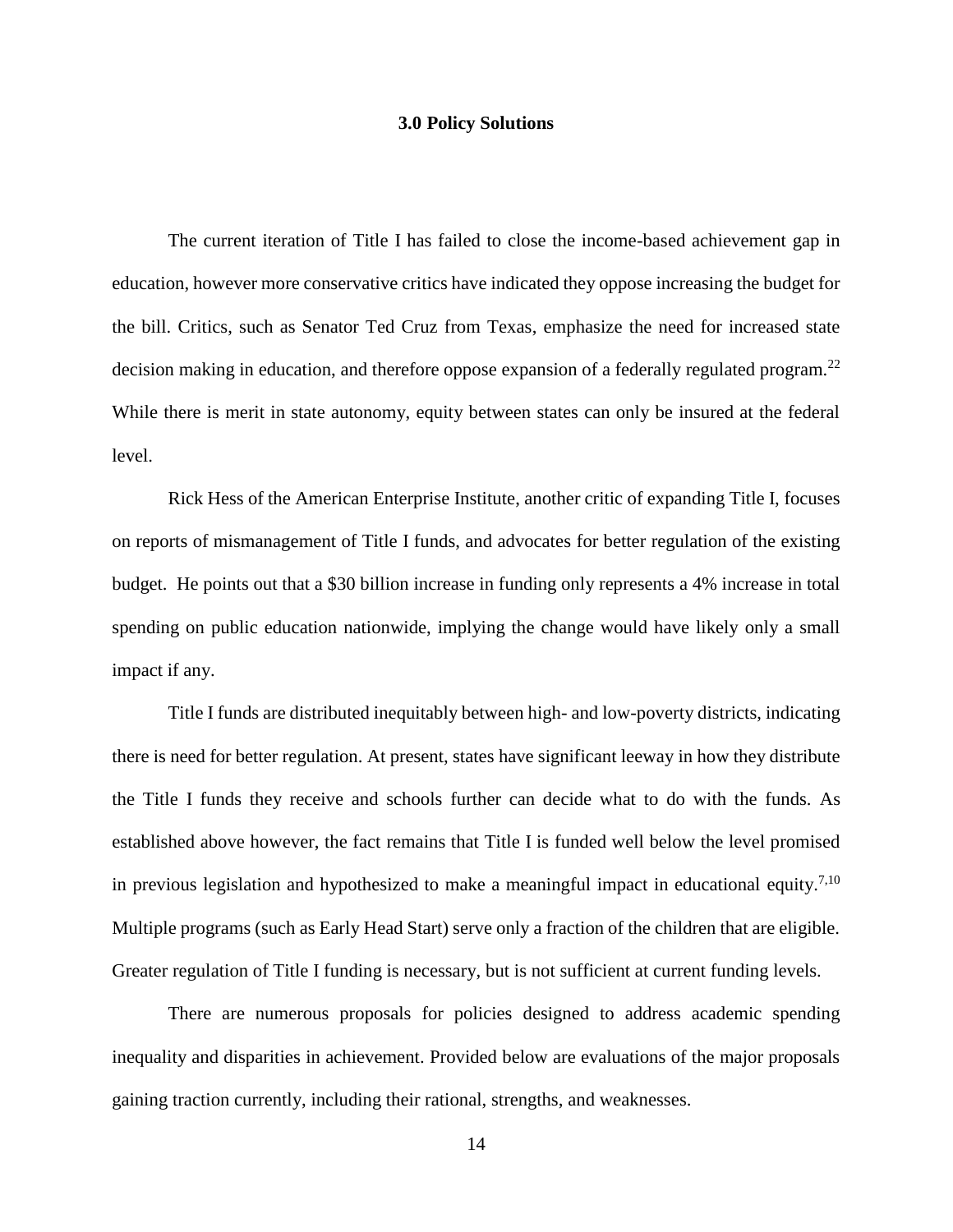#### **3.1 Solution One: Repeal and Replace Title I**

<span id="page-21-0"></span>Title I is a 55-year-old program, and while it has undergone significant changes throughout its life it is fundamentally the same system of grants that it always has been and never operated at the level of funding it was designed to have. The most compelling arguments in favor of replacing Title I, such as described by Derek Black in the *California Law Review,* call for replacement of the program with a newly designed federal system that would still help fund public education. Black insists that the federal government needs to invest more money in education directly, meaning not through grants, to mandate states to adhere to equity standards.<sup>23</sup>

Title I does have problems with oversight and evaluation. The historical use of standardized tests to judge school quality proved to be culturally biased and led to schools 'teaching to the test' instead of focusing on other metrics of quality or equity.<sup>34</sup> At present largely due to COVID, education finance has moved prominently onto the national policy agenda. President Biden, Senators Sanders and Warren and others have each expressed their support for increased investiture into educational equality. However, the political capital and urgency surrounding the issue currently is not limitless, and there is constant opposition to any increase in federal funding to education (see Senator Ted Cruz example above). Renewing and expanding an existing program requires less administrative work than replacing it, as much of the policy formulation has already occurred. Further, the structure within the executive branch to implement and rule-make already exists, instead of having to design a new organization from scratch. Collectively, this means the approach of repeal and replace would likely require both more money and more political capital to produce the same outcome downstream.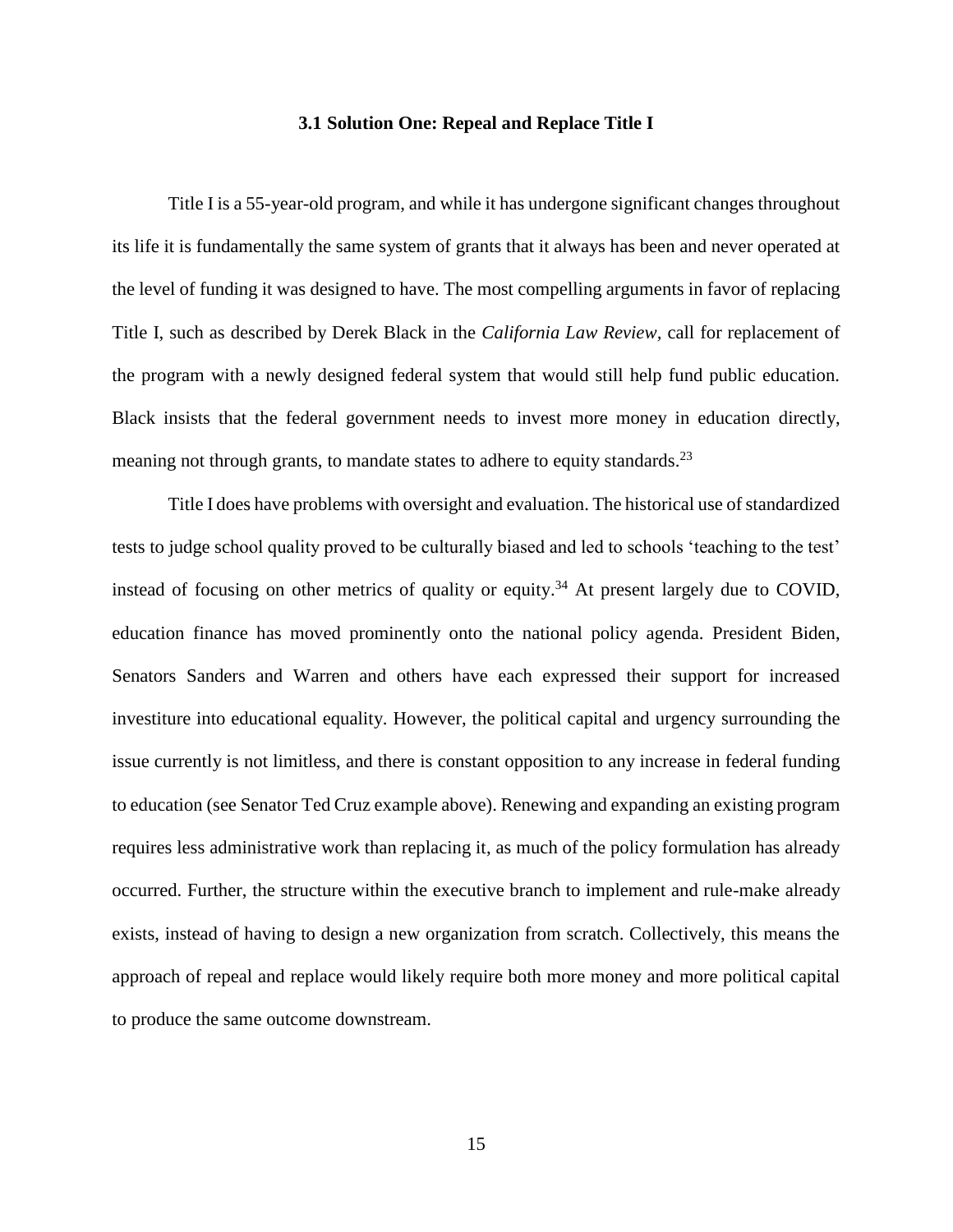#### <span id="page-22-0"></span>**3.2 Solution Two: Eliminate the Role of Property Taxes in Public School Funding**

Funding education through property taxes perpetuates generational economic inequity by ensuring low-income students have access to less education funds each than students in a higherincome district. Title I was designed, in part, to combat this feature fundamental to how we fund our schools. However, many have advocated that instead of trying to fill the gaps left by this system the federal government should instead focus on overarching education reform, such as PA state senator David Argall, who advocates for this change at the state level.<sup>35</sup> Lawsuits have been brought against multiple states attempting to prove that this system is unconstitutional, and some states have undergone moderate reform to try to address inequity. California, for example, instituted a policy aimed to keep spending per student within \$100 across all districts by spending state funds in lower income districts, while simultaneously changing the main funding source to local income taxes instead of property taxes.<sup>24,25</sup> While this program was successful in improving budget inequities, it proved to provide, overall, less funds that were more volatile. Income taxes can vary drastically year to year, while property is relatively stable.<sup>36</sup>

Reforming education funding to eliminate the role of property taxes would be the most direct response to the inequitable distribution of funds, however, presently reform of this magnitude is politically unfeasible. The National Conference of State Legislatures indicates a major reason for the reliance on property taxes is their overall consistency when compared to other tax sources.<sup>26</sup> Others argue that this change would prevent communities from raising more funds for their schools by raising taxes, eliminating local control over educational content or quality.<sup>37</sup>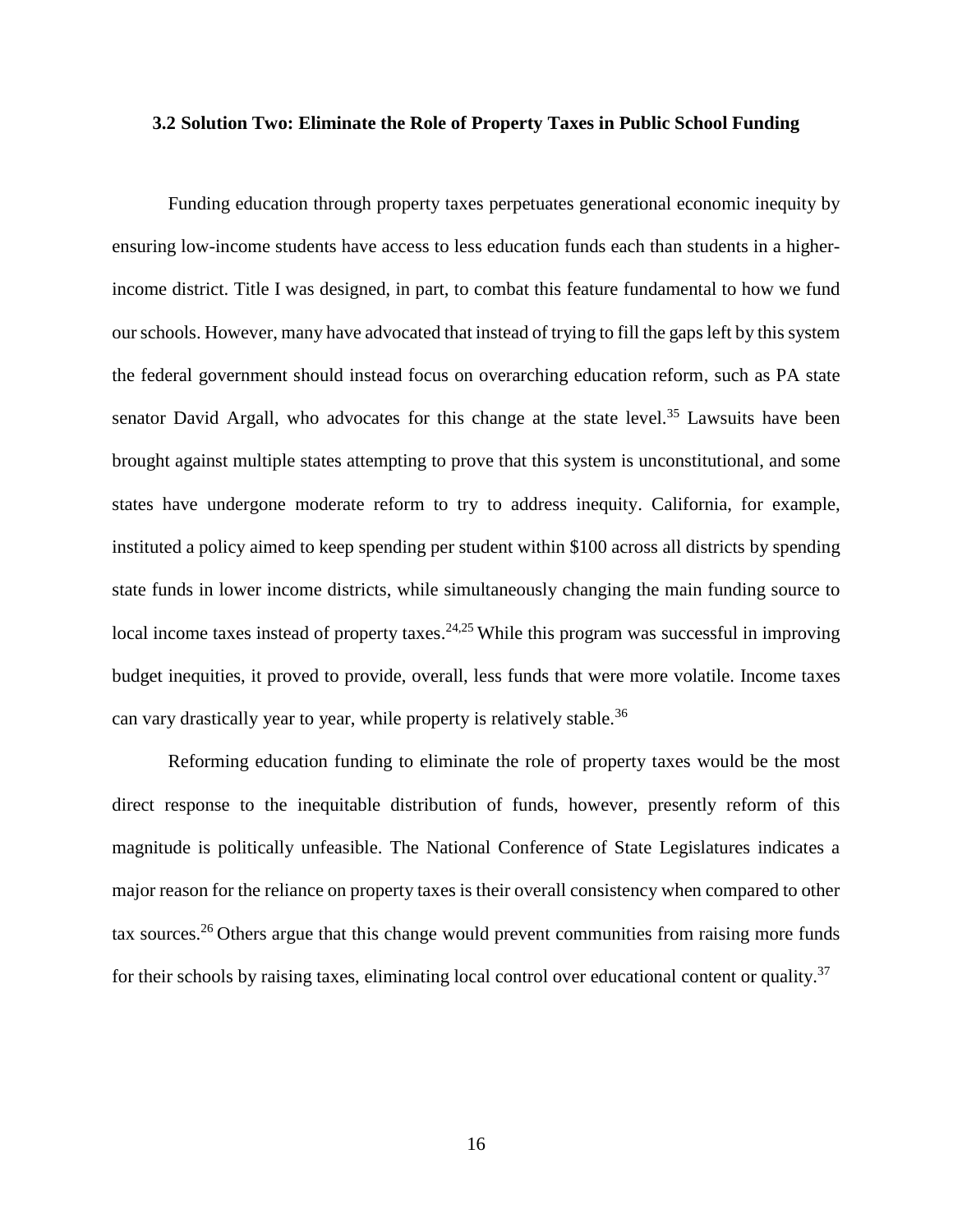#### <span id="page-23-0"></span>**3.3 Solution Three: Renew Title I and Increase Appropriated Budget Significantly**

During his Presidential campaign President Biden promised to renew the 'Every Student Succeeds Act' and to increase Title I's funding to \$45 billion per year. He further calls for reforms to our school system to support educators and promote the idea that your zip code should not determine if you will be prepared to succeed.

To support these goals President Biden plan calls for immediate spending to close the wage gap between teachers in low- and high-income districts with long term investiture into improving mental health services in schools, teacher diversity increase the proportion of students graduating high school with practical skills and certifications.<sup>38</sup>

#### <span id="page-23-1"></span>**3.3.1 President Biden's Proposal**

The grant-based nature of Title I allows it to adapt to unforeseen situations during its life course and promotes experimentation and development of new educational ideas. By adjusting regulation of how Title I funds may be spent, specifically how states distribute the funds between districts, the program could be made much more efficient. Therefore, while the budget would be tripled, the real impact on GDP would be even greater. $8.30$ 

Renewing and expanding the budget alone are not enough however, and this iteration needs to develop rules to ensure grants are rewarded to proposals that are evidence based and reflect an equitable distribution of resources to the highest-poverty schools. A portion of the funds should be earmarked for increased federal oversight to ensure funds are used as promised and to evaluate the success of funded programs. Grants should be required to include provisions for evaluation and reporting findings, as well as program modification should they prove ineffective.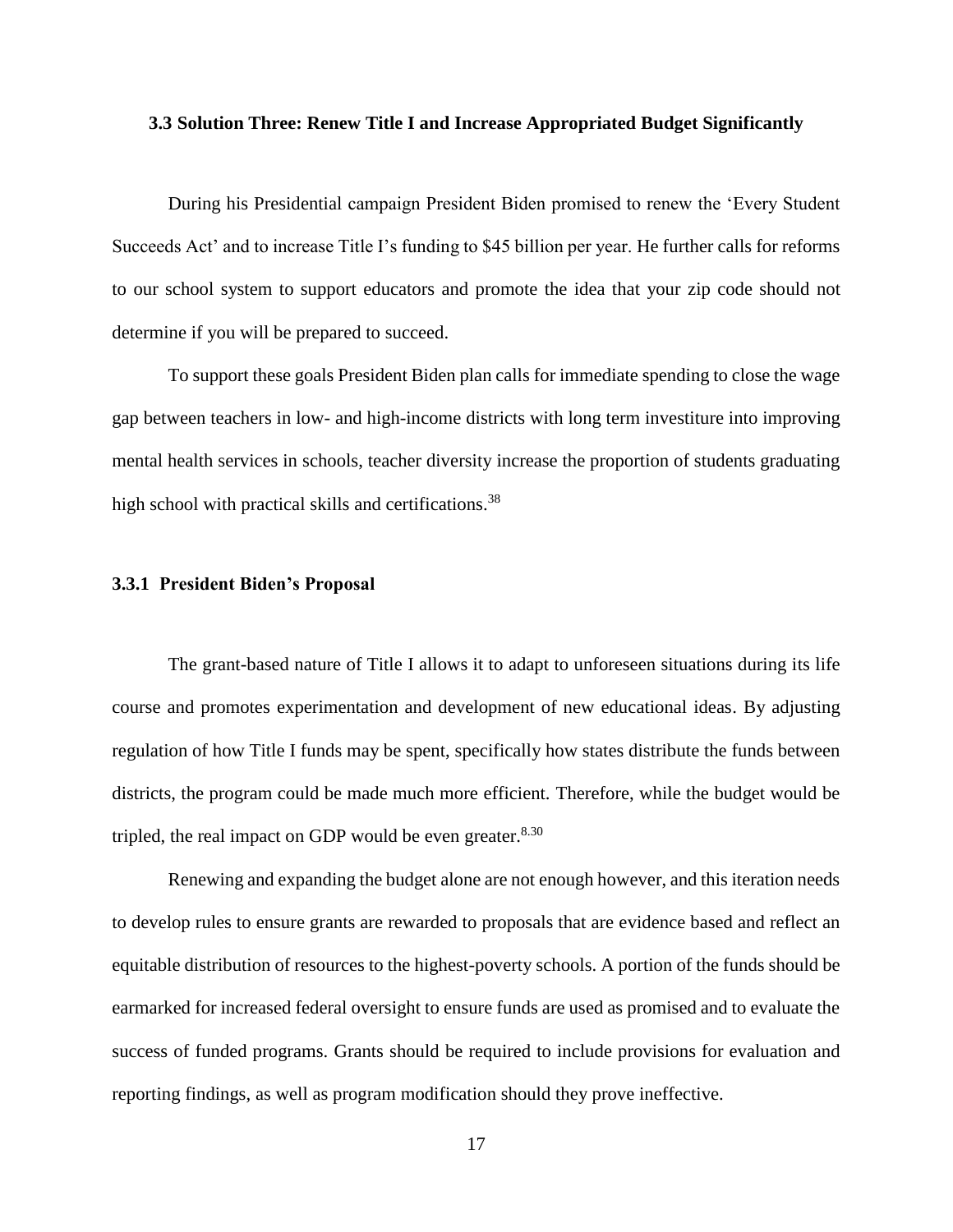#### <span id="page-24-0"></span>**3.3.2 Rational for Support**

The federal government has a mandate to ensure educational equity as promise in the  $14<sup>th</sup>$ amendment, and further to compensate for past and present policies that reinforce inequity. While it has failed to close the achievement gap to this point, Title I was created to address this specific need, and should be supported to the level promised to the American people. The program is established, meaning schools understand the system and parents know that the government is supporting their children's education. These are important factors when determining if legislation will be successful.

Parents and teachers want to maintain control over how their students learn, which property taxes' role in school funding ensures. However, it is also imperative that a baseline level of quality is ensured, both to improve the lives of individuals through more and greater opportunities, and to improve the health of the overall economy. The United States is far from addressing individual economic disparities, but in the meantime we can ensure every school has the resources needed to support every student, regardless of their ability to buy a laptop.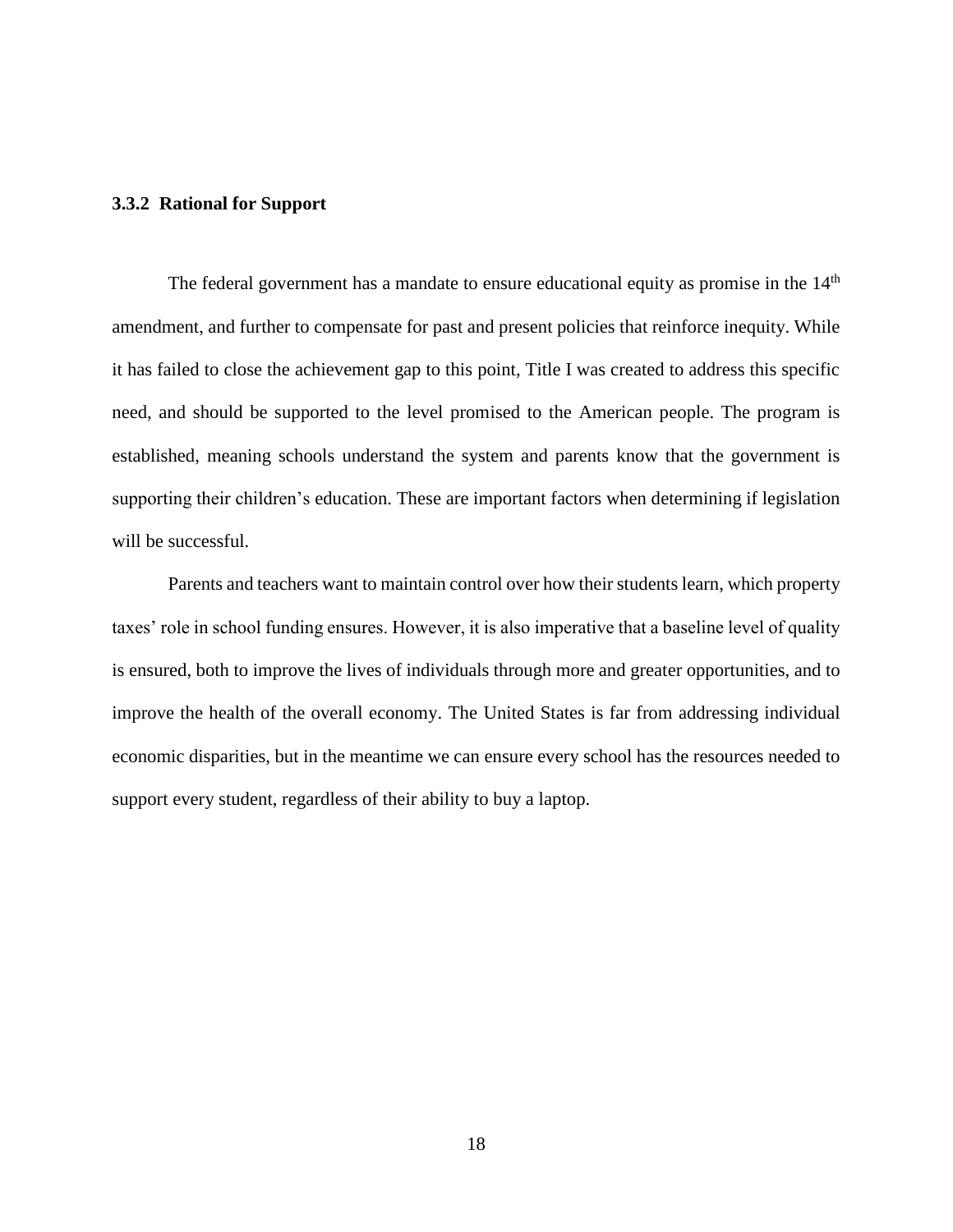## **4.0 Conclusion**

<span id="page-25-0"></span>The COVID-19 pandemic has opened a critical window of opportunity by bringing educational inequity to the public's attention. Pressure to improve education for low-income Americans is growing, and it is imperative to capitalize with meaningful legislation.

The US has never funded Title I adequately, while pandemic restrictions have elevated the need for educational resources. Federal policy promoted housing segregation which in turn created economic, health and academic disparities felt for generations. The United States is a nation that prides itself on the individual's ability to create a better life for themselves. Our education system betrays this core national value by failing to support low income and minoritized students. If we hope to maintain our position in the world, we need to invest in every single American child, not just those living in the suburbs.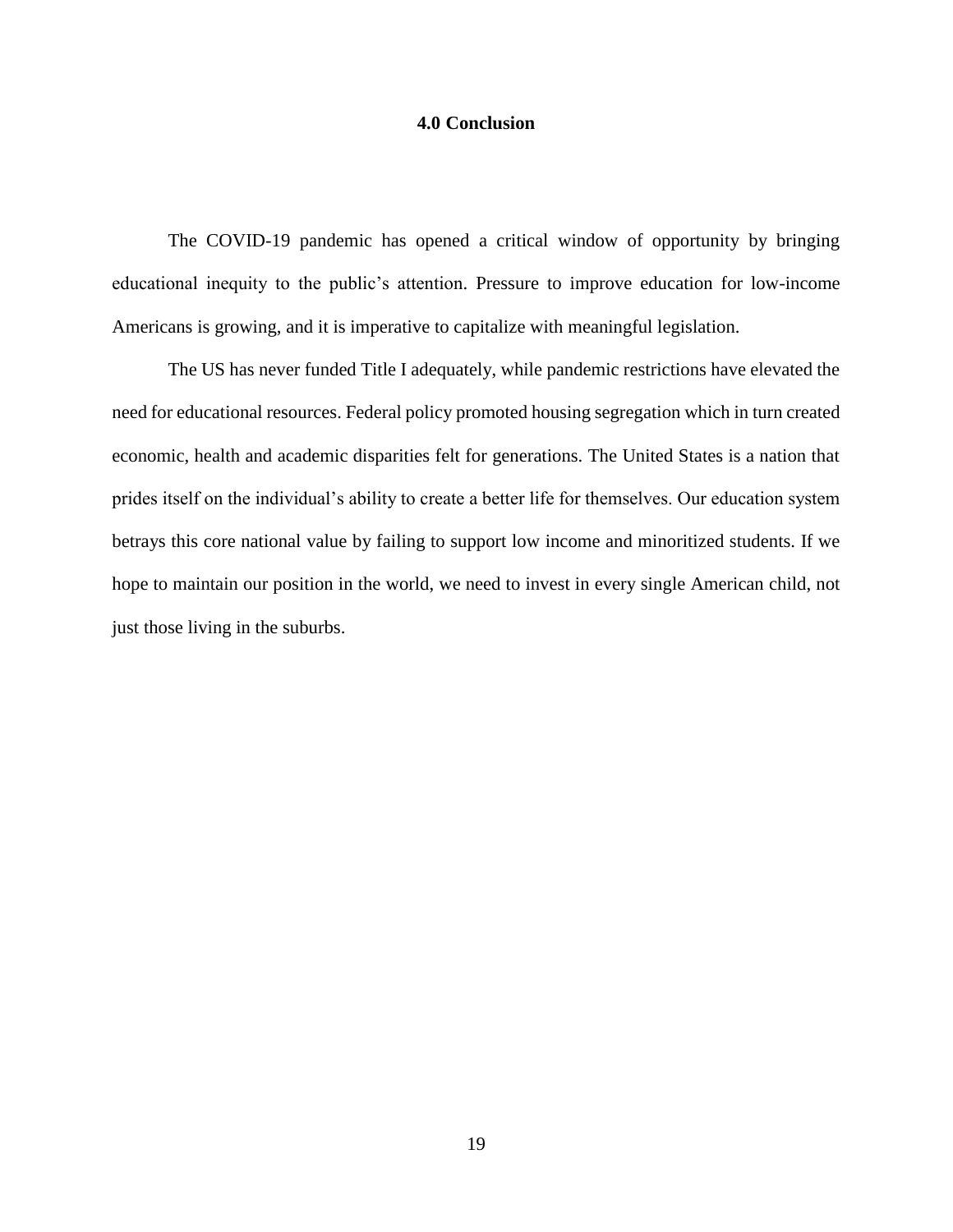## **Bibliography**

- <span id="page-26-0"></span>1) Horowitz, J., Igielnik, R., & Kochhar, R. (2020, August 17). Trends in U.S. income and wealth inequality. Retrieved March 29, 2021, from [https://www.pewresearch.org/social](https://www.pewresearch.org/social-trends/2020/01/09/trends-in-income-and-wealth-inequality/)[trends/2020/01/09/trends-in-income-and-wealth-inequality/](https://www.pewresearch.org/social-trends/2020/01/09/trends-in-income-and-wealth-inequality/)
- 2) Post author Sarah Fass, Fass, S., Dinan, K., Aratani, Y., Project, & Publication Type Report. (n.d.). Child poverty and intergenerational mobility. Retrieved March 29, 2021, from <https://www.nccp.org/publication/child-poverty-and-intergenerational-mobility/>
- 3) Rothstein, R. (2018). *The color of law: A forgotten history of how our government segregated America*. New York: Liveright Publishing Corporation, a division of W. W. Norton & Company.
- 4) Average salary by education level: Value of a college degree. (2020, December 14). Retrieved March 29, 2021, from [https://www.northeastern.edu/bachelors-completion/news/average-salary-by-education](https://www.northeastern.edu/bachelors-completion/news/average-salary-by-education-level/#:~:text=High%20school%20graduates%20earn%20an,earning%20a%20high%20school%20diploma)[level/#:~:text=High%20school%20graduates%20earn%20an,earning%20a%20high%20school%20dipl](https://www.northeastern.edu/bachelors-completion/news/average-salary-by-education-level/#:~:text=High%20school%20graduates%20earn%20an,earning%20a%20high%20school%20diploma) [oma.](https://www.northeastern.edu/bachelors-completion/news/average-salary-by-education-level/#:~:text=High%20school%20graduates%20earn%20an,earning%20a%20high%20school%20diploma)
- 5) Silver, D., Saunders, M., & Zarate, E. (2008). *What Factors Predict High School Graduation in the Los Angeles Unified School District* (Rep. No. 14). Santa Barbara, CA: California Dropout Research Project. doi: <https://www.issuelab.org/resources/11619/11619.pdf>
- 6) U. (n.d.). Access to education rule of law. Retrieved March 29, 2021, from <https://www.uscourts.gov/educational-resources/educational-activities/access-education-rule-law>
- 7) Hanushek, E., & Peterson, P. (2019). The Achievement Gap Fails to Close. *Education Next, 19*(3). doi: [https://www.educationnext.org/achievement-gap-fails-close-half-century-testing-shows-persistent](https://www.educationnext.org/achievement-gap-fails-close-half-century-testing-shows-persistent-divide/)[divide/](https://www.educationnext.org/achievement-gap-fails-close-half-century-testing-shows-persistent-divide/)
- 8) Auguste, B., & Laboissière, M. (2009). The economic cost of the US education gap. *The McKinsey Quarterly - Social Sector Practice*. doi: [https://www.mckinsey.com/~/media/McKinsey/Industries/Public%20and%20Social%20Sector/Our%2](https://www.mckinsey.com/~/media/McKinsey/Industries/Public%20and%20Social%20Sector/Our%20Insights/The%20economic%20cost%20of%20the%20US%20education%20gap/The%20economic%20cost%20of%20the%20US%20education%20gap.pdf) [0Insights/The%20economic%20cost%20of%20the%20US%20education%20gap/The%20economic%2](https://www.mckinsey.com/~/media/McKinsey/Industries/Public%20and%20Social%20Sector/Our%20Insights/The%20economic%20cost%20of%20the%20US%20education%20gap/The%20economic%20cost%20of%20the%20US%20education%20gap.pdf) [0cost%20of%20the%20US%20education%20gap.pdf](https://www.mckinsey.com/~/media/McKinsey/Industries/Public%20and%20Social%20Sector/Our%20Insights/The%20economic%20cost%20of%20the%20US%20education%20gap/The%20economic%20cost%20of%20the%20US%20education%20gap.pdf)
- 9) Ascd. (n.d.). A research Synthesis / unequal school funding in the United States. Retrieved March 29, 2021, from [http://www.ascd.org/publications/educational-leadership/may02/vol59/num08/Unequal-](http://www.ascd.org/publications/educational-leadership/may02/vol59/num08/Unequal-School-Funding-in-the-United-States.aspx)[School-Funding-in-the-United-States.aspx](http://www.ascd.org/publications/educational-leadership/may02/vol59/num08/Unequal-School-Funding-in-the-United-States.aspx)
- 10) Ascd. (n.d.). Title i: A historical snapshot of key federal policy changes. Retrieved March 29, 2021, from [http://www.ascd.org/publications/newsletters/policy-priorities/vol22/num04/Title-I@-A-](http://www.ascd.org/publications/newsletters/policy-priorities/vol22/num04/Title-I@-A-Historical-Snapshot-of-Key-Federal-Policy-Changes.aspx#:~:text=President%20Lyndon%20B.,and%20improve%20their%20educational%20programs.%22)[Historical-Snapshot-of-Key-Federal-Policy-](http://www.ascd.org/publications/newsletters/policy-priorities/vol22/num04/Title-I@-A-Historical-Snapshot-of-Key-Federal-Policy-Changes.aspx#:~:text=President%20Lyndon%20B.,and%20improve%20their%20educational%20programs.%22)[Changes.aspx#:~:text=President%20Lyndon%20B.,and%20improve%20their%20educational%20prog](http://www.ascd.org/publications/newsletters/policy-priorities/vol22/num04/Title-I@-A-Historical-Snapshot-of-Key-Federal-Policy-Changes.aspx#:~:text=President%20Lyndon%20B.,and%20improve%20their%20educational%20programs.%22) [rams.%22](http://www.ascd.org/publications/newsletters/policy-priorities/vol22/num04/Title-I@-A-Historical-Snapshot-of-Key-Federal-Policy-Changes.aspx#:~:text=President%20Lyndon%20B.,and%20improve%20their%20educational%20programs.%22)
- 11) Title i, part a program. (2018, November 07). Retrieved March 29, 2021, from <https://www2.ed.gov/programs/titleiparta/index.html>
- 12) The NCES fast Facts tool provides quick answers to many education QUESTIONS (National Center for EDUCATION STATISTICS). (n.d.). Retrieved March 29, 2021, from <https://nces.ed.gov/fastfacts/display.asp?id=66>
- 13) Dynarski, M., & Kainz, K. (2016, July 29). Why federal spending on disadvantaged students (title i) doesn't work. Retrieved March 29, 2021, from [https://www.brookings.edu/research/why-federal](https://www.brookings.edu/research/why-federal-spending-on-disadvantaged-students-title-i-doesnt-work/)[spending-on-disadvantaged-students-title-i-doesnt-work/](https://www.brookings.edu/research/why-federal-spending-on-disadvantaged-students-title-i-doesnt-work/)
- 14) State and local implementation of the no child left behind act, volume ii teacher quality under nclb: Interim report -- executive summary. (2007, August 29). Retrieved March 29, 2021, from <https://www2.ed.gov/rschstat/eval/teaching/nclb/execsum.html>
- 15) Best inflation calculator (2021) historical & future value. (n.d.). Retrieved March 29, 2021, from <https://smartasset.com/investing/inflation-calculator>
- 16) Priorities report: Fy2017. (n.d.). Retrieved March 29, 2021, from <https://www.acf.hhs.gov/occ/report/priorities-report-fy2017>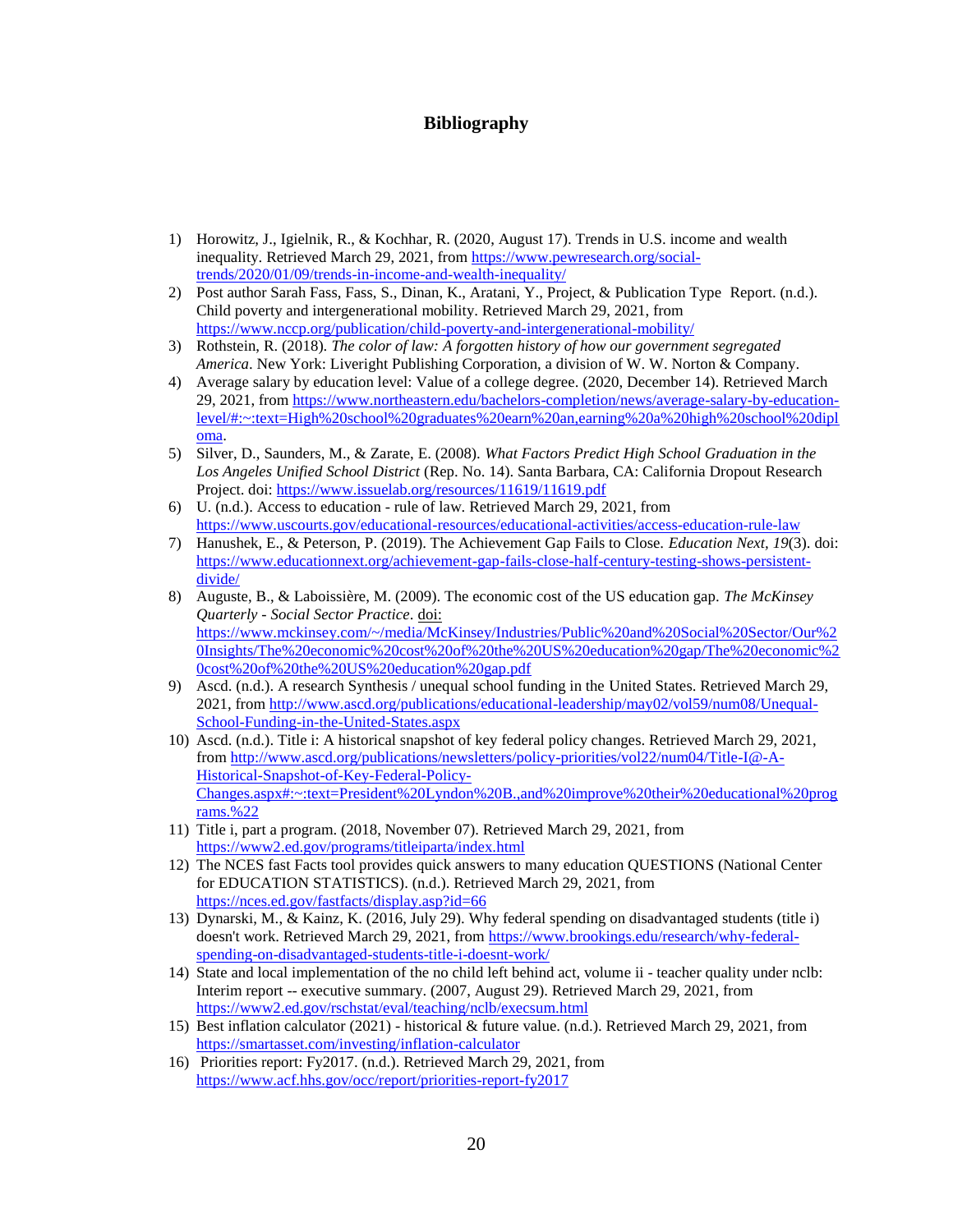- 17) Report By Sylvia Allegretto and Lawrence Mishel April 24. (n.d.). The teacher weekly WAGE penalty hit 21.4 percent in 2018, a record high: Trends in the teacher wage and COMPENSATION penalties through 2018. Retrieved March 29, 2021, from [https://www.epi.org/publication/the-teacher](https://www.epi.org/publication/the-teacher-weekly-wage-penalty-hit-21-4-percent-in-2018-a-record-high-trends-in-the-teacher-wage-and-compensation-penalties-through-2018/)[weekly-wage-penalty-hit-21-4-percent-in-2018-a-record-high-trends-in-the-teacher-wage-and](https://www.epi.org/publication/the-teacher-weekly-wage-penalty-hit-21-4-percent-in-2018-a-record-high-trends-in-the-teacher-wage-and-compensation-penalties-through-2018/)[compensation-penalties-through-2018/](https://www.epi.org/publication/the-teacher-weekly-wage-penalty-hit-21-4-percent-in-2018-a-record-high-trends-in-the-teacher-wage-and-compensation-penalties-through-2018/)
- 18) Son, C., Hegde, S., Smith, A., Wang, X., & Sasangohar, F. (2020). Effects of covid-19 on College Students' mental health in the United States: INTERVIEW survey STUDY (Preprint). doi:10.2196/preprints.21279
- 19) Learning during covid-19 nwea. (n.d.). Retrieved March 29, 2021, from [https://www.nwea.org/content/uploads/2020/11/Collaborative-brief-Learning-during-COVID-](https://www.nwea.org/content/uploads/2020/11/Collaborative-brief-Learning-during-COVID-19.NOV2020.pdf)[19.NOV2020.pdf](https://www.nwea.org/content/uploads/2020/11/Collaborative-brief-Learning-during-COVID-19.NOV2020.pdf)
- 20) Kuhfeld, M., Soland, J., Tarasawa, B., Johnson, A., Ruzek, E., & Liu, J. (2020). Projecting the potential impact of covid-19 school closures on academic achievement. Educational Researcher, 49(8), 549-565. doi:10.3102/0013189x20965918
- 21) Herold, B. (2021, February 25). The disparities in remote learning UNDER Coronavirus (in Charts). Retrieved March 29, 2021, from [https://www.edweek.org/technology/the-disparities-in-remote](https://www.edweek.org/technology/the-disparities-in-remote-learning-under-coronavirus-in-charts/2020/04)[learning-under-coronavirus-in-charts/2020/04](https://www.edweek.org/technology/the-disparities-in-remote-learning-under-coronavirus-in-charts/2020/04)
- 22) Education. (n.d.). Retrieved March 29, 2021, from<https://www.cruz.senate.gov/?p=issue&id=36>
- 23) Black, D. (2017). Abandoning the Federal Role in Education: The Every Student Succeeds Act. California Law Review, 105(5), 1309-1374. doi:https://www.jstor.org/stable/26577710?casa\_token=pydt6Indv4EAAAAA%3AgSfezYzYUJn1kt0c JgjtaZ4pVy9w20zNASBGTg6GUA4OwVKimAk0abKVPxURWONecyXTtjAPVZjeDMn1Kg9DN33 2IfI9M64f0c\_r0sUv74b7gXAwLBeE&seq=67#metadata\_info\_tab\_contents
- 24) School finance and property taxes. (n.d.). Retrieved March 29, 2021, from <https://www.lincolninst.edu/publications/articles/school-finance-property-taxes>
- 25) Turner, C., Khrais, R., Lloyd, T., Olgin, A., Isensee, L., Vevea, B., & Carsen, D. (2016, April 18). Why America's schools have a money problem. Retrieved March 29, 2021, from <https://www.npr.org/2016/04/18/474256366/why-americas-schools-have-a-money-problem>
- 26) Reschovsky, A. (n.d.). THE FUTURE OF U.S. PUBLIC SCHOOL REVENUE FROM THE PROPERTY TAX. Retrieved fro[m https://www.lincolninst.edu/sites/default/files/pubfiles/future-of](https://www.lincolninst.edu/sites/default/files/pubfiles/future-of-public-school-revenue-policy-brief-lla170704_0.pdf)[public-school-revenue-policy-brief-lla170704\\_0.pdf](https://www.lincolninst.edu/sites/default/files/pubfiles/future-of-public-school-revenue-policy-brief-lla170704_0.pdf)
- 27) Wolff, E. N. (2007). Recent trends in household wealth in the United STATES: Rising debt and the MIDDLE-CLASS SQUEEZE. SSRN Electronic Journal. doi:10.2139/ssrn.99190
- 28) Moss, E., McIntosh, K., Edelberg, W., & Broady, K. (2020, December 09). The black-white wealth gap left black households more vulnerable. Retrieved April 21, 2021, from [https://www.brookings.edu/blog/up-front/2020/12/08/the-black-white-wealth-gap-left-black](https://www.brookings.edu/blog/up-front/2020/12/08/the-black-white-wealth-gap-left-black-households-more-vulnerable/)[households-more-vulnerable/](https://www.brookings.edu/blog/up-front/2020/12/08/the-black-white-wealth-gap-left-black-households-more-vulnerable/)
- 29) Foundation, —, The Century Foundation, Berkovitz, —, Marcus, —, By Yan Cao and Kevin Miller, & Foundation, —. (2020, July 22). Closing America's education funding gaps. Retrieved April 21, 2021, from<https://tcf.org/content/report/closing-americas-education-funding/>
- 30) Yaffe, D. (2007, November 30). Addressing achievement GAPS: School finance and the Achievement Gap--Funding programs that WORK. Policy NOTES. Volume 16, number 3, Fall 2008. Retrieved April 21, 2021, from<https://eric.ed.gov/?id=ED520150>
- 31) Sfidmaster. (n.d.). The adequacy and fairness of state school finance systems 2021. Retrieved April 21, 2021, from [https://www.schoolfinancedata.org/the-adequacy-and-fairness-of-state-school-finance](https://www.schoolfinancedata.org/the-adequacy-and-fairness-of-state-school-finance-systems-2021/)[systems-2021/](https://www.schoolfinancedata.org/the-adequacy-and-fairness-of-state-school-finance-systems-2021/)
- 32) Addressing teacher burnout: Causes, symptoms, and strategies. (n.d.). Retrieved April 21, 2021, from <https://soeonline.american.edu/blog/teacher-burnout>
- 33) Torpey, E. (2018, October). Projections for teachers: How many are leaving the occupation? : Career outlook. Retrieved April 21, 2021, fro[m https://www.bls.gov/careeroutlook/2018/data-on-display/how](https://www.bls.gov/careeroutlook/2018/data-on-display/how-many-teachers-are-leaving.htm?view_full)[many-teachers-are-leaving.htm?view\\_full](https://www.bls.gov/careeroutlook/2018/data-on-display/how-many-teachers-are-leaving.htm?view_full)
- 34) Darling-Hammond, L. (2017, September 12). *Evaluating 'No Child Left Behind'*. Stanford Center for Opportunity Policy in Education.<https://edpolicy.stanford.edu/library/blog/873>
- 35) *Senate Bill 76 Explained*. Senator David Argall. (2019, January 18). <https://www.senatorargall.com/senate-bill-76-explained/>